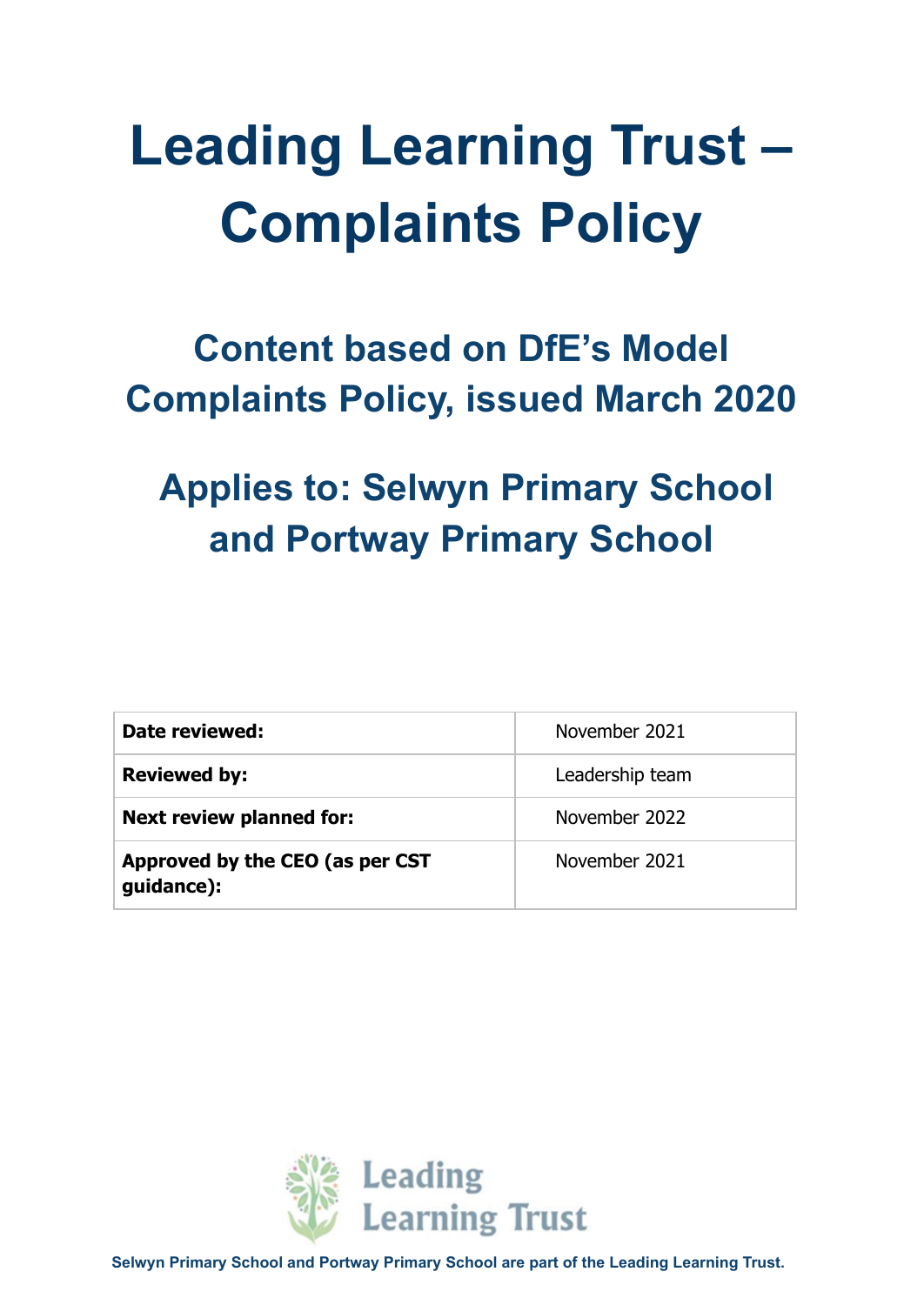

# **Contents**

| 1. OVERVIEW OF THE POLICY MANAGEMENT PROCESS                                                                                | 3              |
|-----------------------------------------------------------------------------------------------------------------------------|----------------|
| 1.1. Document history                                                                                                       | 3              |
| 1.2. Review and approval                                                                                                    | 5              |
| <b>2. THE POLICY</b>                                                                                                        | 6              |
| 2.1. Who can make a complaint?                                                                                              | 6              |
| 2.2. The difference between a concern and a complaint                                                                       | 6              |
| 2.3. How to raise a concern or make a complaint                                                                             | $\overline{7}$ |
| 2.4. Anonymous complaints                                                                                                   | 7              |
| 2.5. Time scales                                                                                                            | $\overline{7}$ |
| 2.6. Complaints received outside of term time                                                                               | 8              |
| 2.7. Scope of this complaints procedure                                                                                     | 8              |
| 2.8. Resolving complaints                                                                                                   | 10             |
| 2.9. Withdrawal of a complaint                                                                                              | 10             |
| 2.10. Stage $1$ – Informal complaints                                                                                       | 10             |
| 2.11. Stage $2$ – Formal complaints                                                                                         | 10             |
| 2.12. Stage $3$ – Panel Hearing                                                                                             | 12             |
| 2.13. Complaints escalated to / about the Trust, CEO or Trustee                                                             | 14             |
| 2.14. Next Steps                                                                                                            | 17             |
| 2.15. Appendix 1 - Complaint Form - to be used for any Stage 2 complaints                                                   | 19             |
| 2.16. Appendix 2 - Roles and Responsibilities                                                                               | 23             |
| 2.16.1. Complainant                                                                                                         | 23             |
| 2.16.2. Investigator                                                                                                        | 23             |
| 2.16.3. Complaints Co-ordinator                                                                                             | 24             |
| 2.16.4. CEO/designated representative                                                                                       | 24             |
| 2.16.5. Committee Chair                                                                                                     | 25             |
| 2.16.6. Committee Member                                                                                                    | 25             |
| 2.17. Appendix 3 - Summary of formal complaints - Portway Primary School - year ended<br>July 2018 and year ended July 2019 | 27             |
| 2.18. Appendix 4 - Summary of formal complaints - Selwyn Primary School - year ended<br>July 2018 and year ended July 2019  | 28             |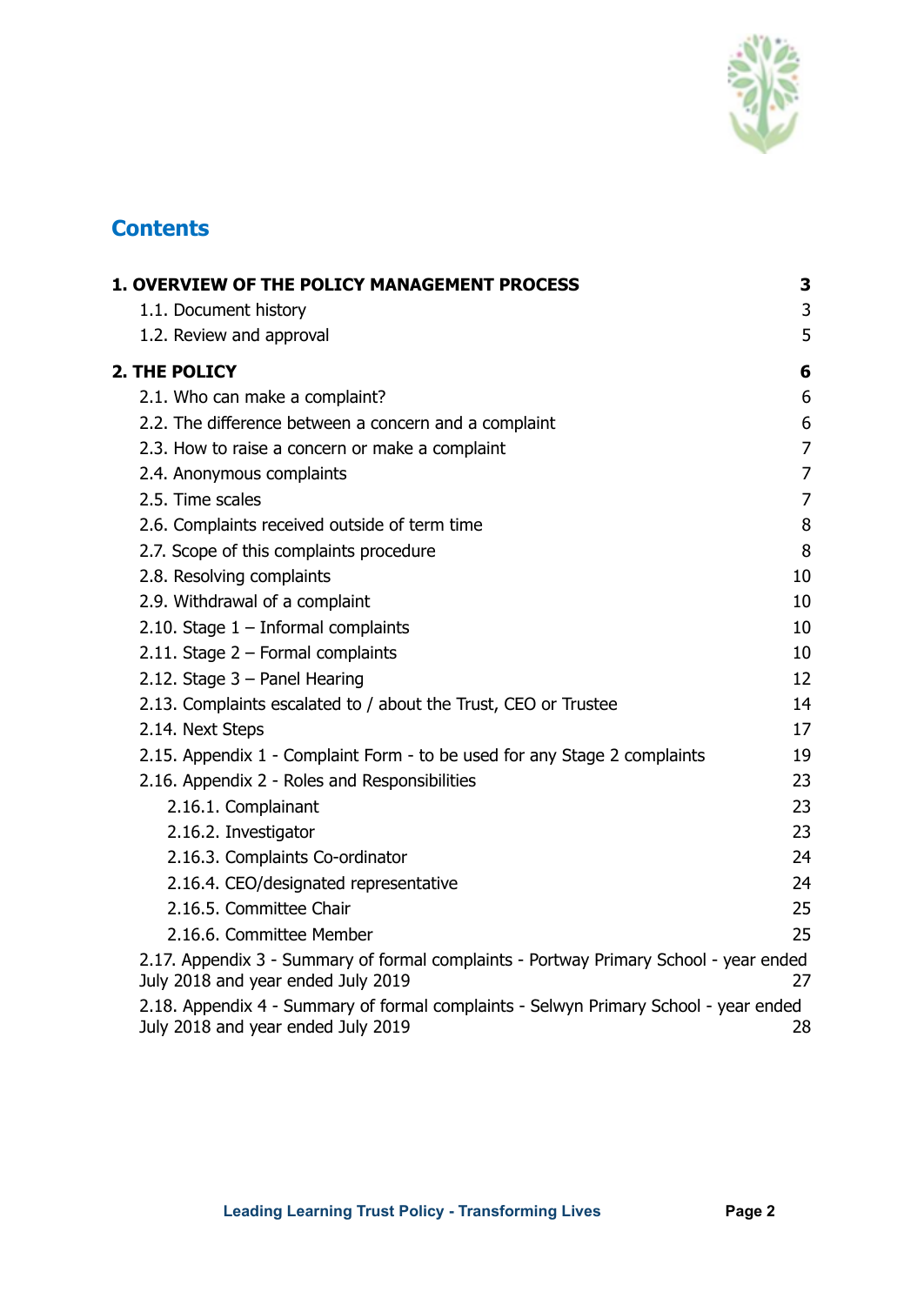

# <span id="page-2-0"></span>**1. OVERVIEW OF THE POLICY MANAGEMENT PROCESS**

## **1.1. Document history**

| <b>Date</b> | <b>Document title</b>                                                                                                                                                                                                                                                                            |  |  |
|-------------|--------------------------------------------------------------------------------------------------------------------------------------------------------------------------------------------------------------------------------------------------------------------------------------------------|--|--|
| 1/11/16     | Initial release as a Leading Learning Trust (Selwyn) document                                                                                                                                                                                                                                    |  |  |
| 1/07/17     | 2.0<br>Second version of policy produced and reviewed by the trustees.<br>Now a single Leading Learning Trust policy. Changes since initial<br>release:                                                                                                                                          |  |  |
|             | 1) Introduction includes a complete list of all exceptions to this<br>policy $-$ i.e. all complaints that are not covered by it, and<br>which are thus dealt with under alternative policies as stated<br>(the previous version only referenced admissions complaints).                          |  |  |
|             | 2) 'Concerns and complaints' in the Introduction and Aims<br>sections, as well as where referenced elsewhere within the<br>document, have been replaced by 'complaints' only.<br>'Concerns' are not the subject of this policy.                                                                  |  |  |
|             | 3) A definitions section has been added after Aims, which<br>confirms the difference between 'concern' and 'complaint'.                                                                                                                                                                          |  |  |
|             | 4) A number of links have been provided to the DfE document<br>Best Practice Advice for Schools Complaints Procedures 2016.                                                                                                                                                                      |  |  |
|             | 5) An additional paragraph has been added to the section Serial<br>or Persistent Complainants. A definition of 'vexatious' has<br>been provided.                                                                                                                                                 |  |  |
|             | 6) A new section has been added under the heading `Additional<br>notes re the policy and associated procedure'. The section is<br>entitled 'Policy for unreasonable complainants' and is taken<br>directly from the DfE Advice document. The final section re<br>barring entry is also included. |  |  |
|             | 7) A final course of action regarding pursuing a complaint has<br>been outlined $-$ i.e. putting the complaint in writing to the<br>Secretary of State for Education.                                                                                                                            |  |  |
|             | 8) Clarification around the personnel involved at Stage 3 and                                                                                                                                                                                                                                    |  |  |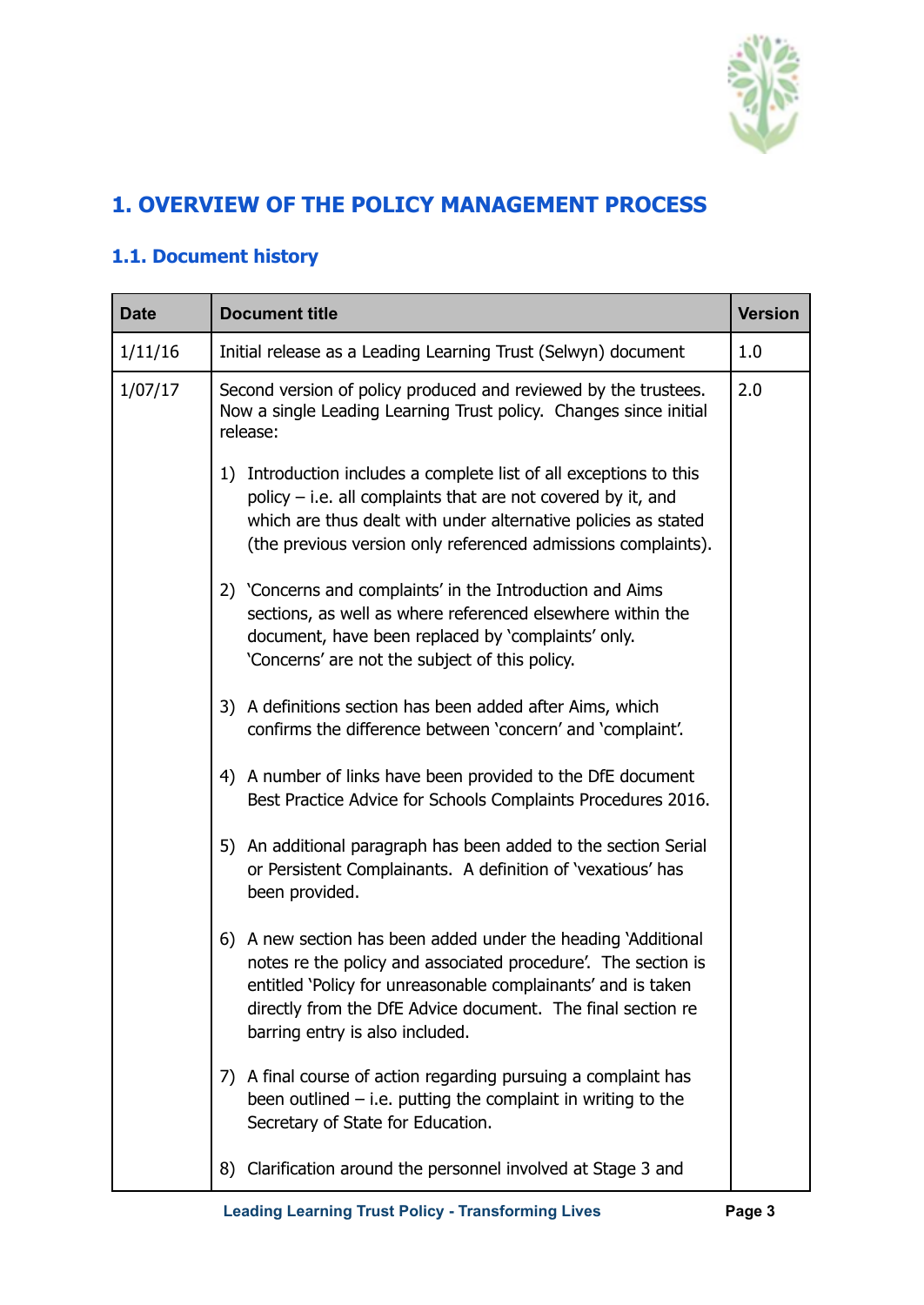

|                   | Stage 4 has been provided.                                                                                                                                                                                                                                                                                                                                                                                                                                                                                                                                                                                                                                                                                                                                                                                                                                                                                             |  |
|-------------------|------------------------------------------------------------------------------------------------------------------------------------------------------------------------------------------------------------------------------------------------------------------------------------------------------------------------------------------------------------------------------------------------------------------------------------------------------------------------------------------------------------------------------------------------------------------------------------------------------------------------------------------------------------------------------------------------------------------------------------------------------------------------------------------------------------------------------------------------------------------------------------------------------------------------|--|
| Nov 2017          | <b>1.2.</b> Review also requires the input of the DPO (Data Protection<br>Officer) as the policy contains personal data.<br>2.1. Introduction - added paragraph re complaints to the ICO<br>(Information Commissioner's Office) regarding LLT's collection and<br>processing of data.<br>Introduction updated to reflect the fact that any member of the<br>public can make a complaint - not just parents. This is as per DfE<br>Guidance (January 2016). Note that the Guidance <i>does not</i> refer<br>to academy trusts, but we are adopting it in line with our<br>commitment to transparency and good governance.<br><b>2.5.3. Records Retention</b> - Records will be securely stored,<br>with the appropriate access in place. All written records of<br>complaints will be kept for a period of 6 years, after which they<br>will be destroyed. Note that there is a caveat which refers to legal<br>action. |  |
| April 2019        | CEO to approve the addition of Appendix 3 and Appendix 4<br>- a summary of formal complaints received at each school in the<br>academic year ended July 2018. Appendix 3 shows formal<br>complaints received at Portway during this year; Appendix 4<br>indicates that there were no formal complaints received at Selwyn.<br>These Appendices will be updated annually on review of the<br>policy.                                                                                                                                                                                                                                                                                                                                                                                                                                                                                                                    |  |
| February<br>2020  | CEO to approve the updating of Appendix 3 and Appendix<br>4 - complaints for the academic year ended July 2019.<br>This information is reported to the Trust Board via the CEO<br>Report.                                                                                                                                                                                                                                                                                                                                                                                                                                                                                                                                                                                                                                                                                                                              |  |
| September<br>2020 | <b>Whole policy updated</b> - in line with the DfE's Model Complaints<br>Policy (March 2020) but taking LLT's structure and operational<br>procedures into account. Not published until CEO review in<br>November 2020.                                                                                                                                                                                                                                                                                                                                                                                                                                                                                                                                                                                                                                                                                                |  |
| November<br>2020  | <b>CEO replaces Trust Board</b> as the policy reviewer, as per Trust<br>Board approval of adoption of CST (Confederation of School<br>Trusts) guidance.                                                                                                                                                                                                                                                                                                                                                                                                                                                                                                                                                                                                                                                                                                                                                                |  |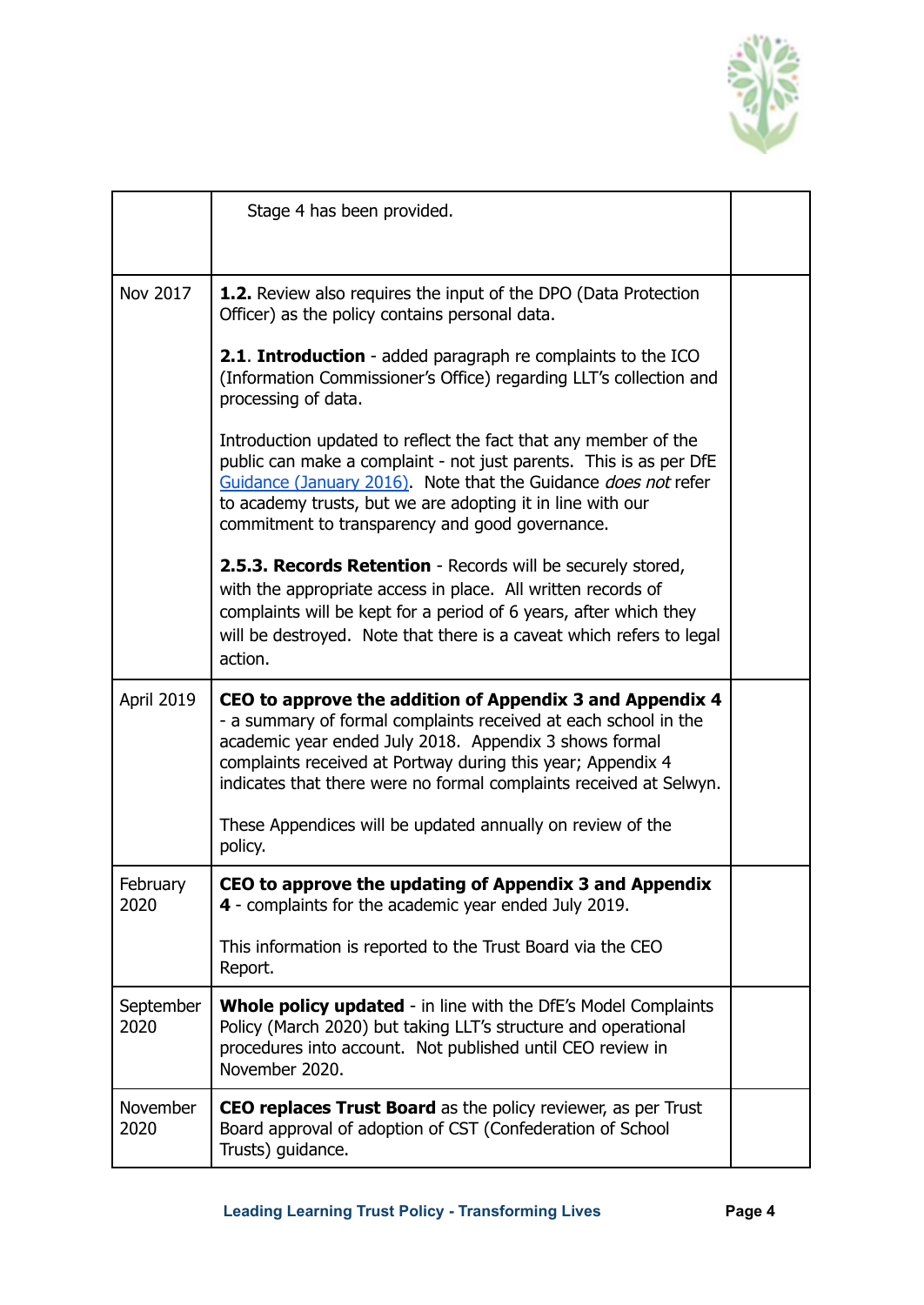

| November<br>2021 | No changes further to CEO review                                  |  |
|------------------|-------------------------------------------------------------------|--|
|                  | Policy remains fit for purpose and compliant with DfE<br>quidance |  |

#### <span id="page-4-0"></span>**1.2. Review and approval**

The Leading Learning Trust trustees have overall responsibility for the policy.

The Head teachers are responsible for the operation of the policy within the schools, as well as for the maintenance of a record of concerns raised in accordance with this policy and the outcomes.

This policy is reviewed annually by the School Leadership Team, and is then ratified by the CEO. As this policy references personal data, it has been reviewed as part of our GDPR (General Data Protection Regulations) project. In addition, our Data Protection Officer is part of every review of this policy.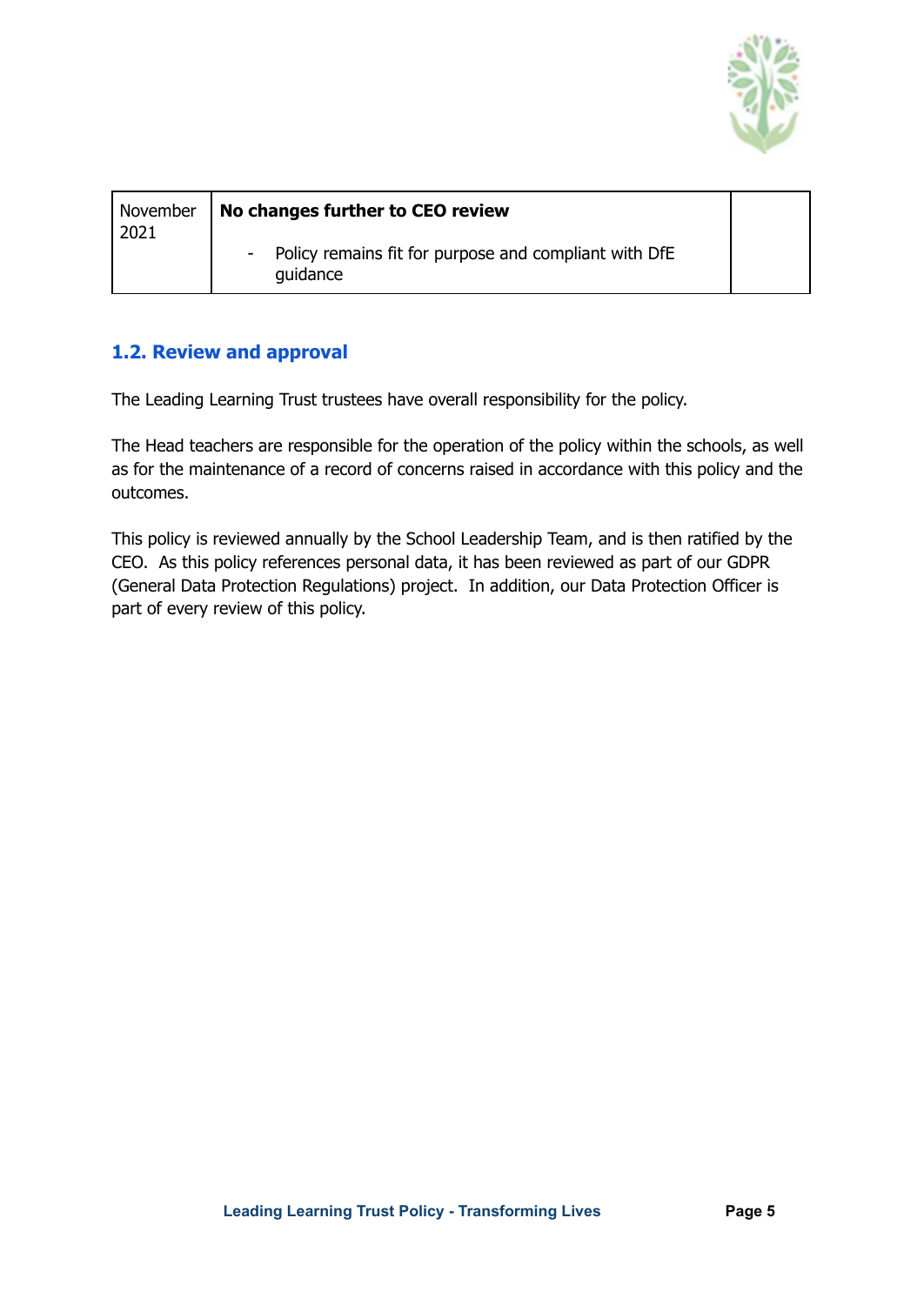

# <span id="page-5-0"></span>**2. THE POLICY**

#### <span id="page-5-1"></span>**2.1. Who can make a complaint?**

This complaints procedure is not limited to parents or carers of children that are registered at the school. Any person, including members of the public, may make a complaint to the Leading Learning Trust (which consists of Portway Primary School and Selwyn Primary School) about any provision of facilities or services that we provide. Unless complaints are dealt with under separate statutory procedures (such as appeals relating to exclusions or admissions), we will use this complaints procedure.

Staff, governors and trustees who have a concern or a complaint should seek a resolution through the Whistleblowing Policy, also published on the school websites. As part of the Trust's leadership and management structures, regular communication takes place between all staff and line managers - including the discussion of any concerns.

#### <span id="page-5-2"></span>**2.2. The difference between a concern and a complaint**

A concern may be defined as 'an expression of worry or doubt over an issue considered to be important for which reassurances are sought'.

A complaint may be defined as 'an expression of dissatisfaction however made, about actions taken or <sup>a</sup> lack of action'.

It is in everyone's interest that concerns and complaints are resolved at the earliest possible stage. Many issues can be resolved informally, without the need to use the formal stages of the complaints procedure. The Leading Learning Trust takes concerns seriously and will make every effort to resolve the matter as quickly as possible.

If you have difficulty discussing a concern with a particular member of staff, we will respect your views. In these cases, the school's Head teacher will refer you to another staff member. Similarly, if the member of staff directly involved feels unable to deal with a concern, you will be referred to another staff member. The member of staff may be more senior but does not have to be. The ability to consider the concern objectively and impartially is more important.

We understand however, that there are occasions when people would like to raise their concerns formally. In this case, the Leading Learning Trust will attempt to resolve the issue internally, through the stages outlined within this complaints procedure.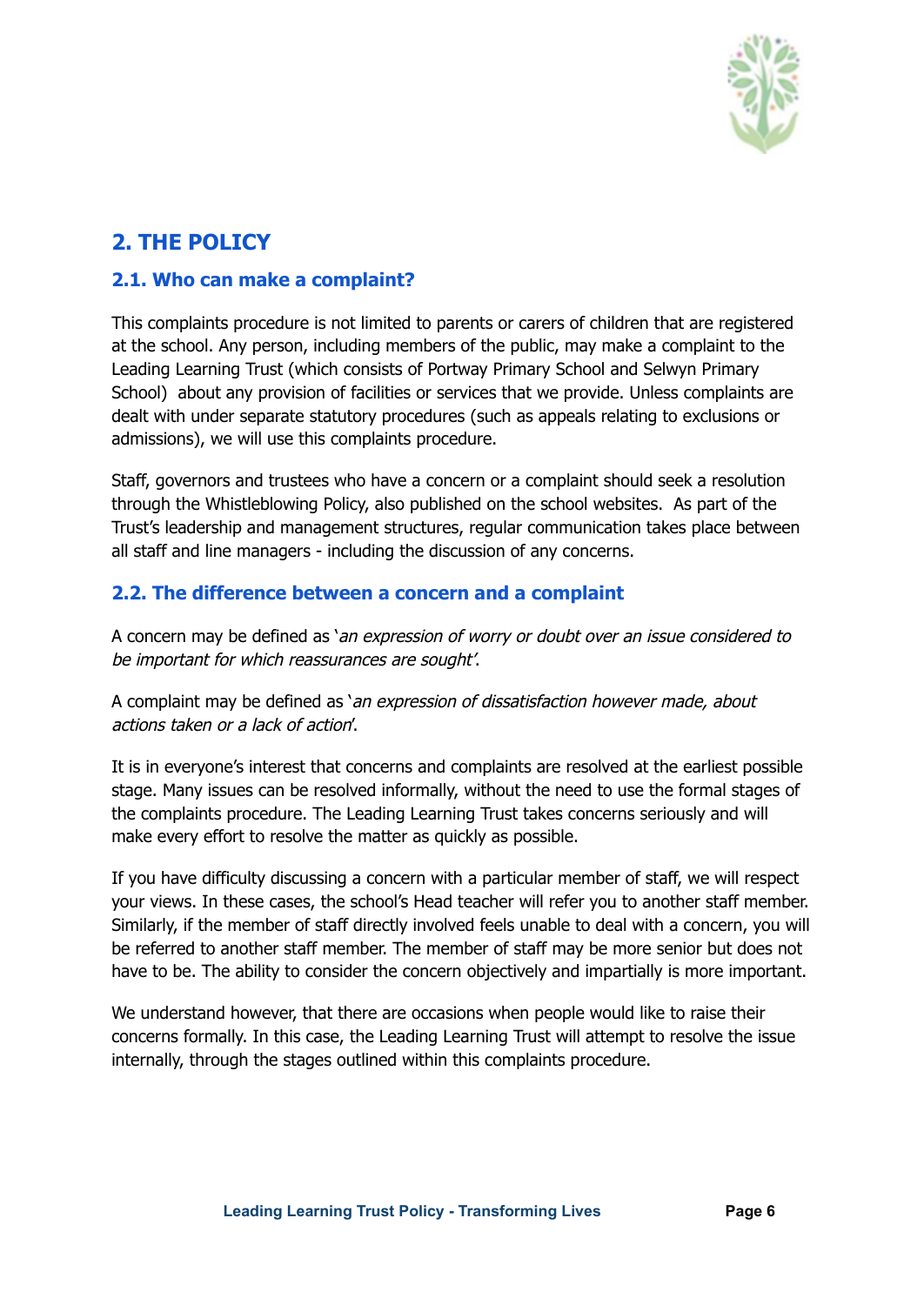

#### <span id="page-6-0"></span>**2.3. How to raise a concern or make a complaint**

A concern or complaint can be made in person, in writing or by telephone. They may also be made by a third party acting on behalf of a complainant, as long as they have appropriate consent to do so.

Complaints against school staff (except the head teacher) should be made in the first instance, to the Head teachers - Helen Mawer - [helen.mwer@leadinglearningtrust.org](mailto:helen.mwer@leadinglearningtrust.org) (Selwyn Primary School) or Scott Chudley - [scott.chudley@leadinglearningtrust.org](mailto:scott.chudley@leadinglearningtrust.org) (Portway Primary School) via the school office**.** Please mark complaints as Private and Confidential.

Complaints that involve or are about the Head teacher should be addressed to the CEO of the Leading Learning Trust - Emma Nicholls ([emma.nicholls@leadinglearningtrust.org](mailto:emma.nicholls@leadinglearningtrust.org)); hard copies should be marked for Emma's attention, and sent via the school office. Please mark them as Private and Confidential.

Complaints about the Chair of Governors of either school, any individual governor or the whole governing committee should be addressed to the Chair of Trustees. Complaints submitted in hard copy should be sent via the school office, and marked as Private and Confidential. Alternatively, the Chair of Trustees, Steve Loganathan, can be contacted on [steve.logans@llt.org.uk](mailto:steve.logans@llt.org.uk). Similarly, complaints about the Chief Executive Officer (CEO) or any trustee should be addressed to the Chair of Trustees.

For ease of use, a template complaint form is included at the end of this procedure. If you require help in completing the form, please contact the school office. You can also ask a third-party organisation to help you.

In accordance with equality law, we will consider making reasonable adjustments if required, to enable complainants to access and complete this complaints procedure. For instance, providing information in alternative formats, assisting complainants in raising a formal complaint or holding meetings in accessible locations.

#### <span id="page-6-1"></span>**2.4. Anonymous complaints**

We will not normally investigate anonymous complaints. However, the Head teacher or Chair of Governors, if appropriate, will determine whether the complaint warrants an investigation.

#### <span id="page-6-2"></span>**2.5. Time scales**

You must raise the complaint within three months of the incident or, where a series of associated incidents have occurred, within three months of the last of these incidents. We will consider complaints made outside of this time frame if exceptional circumstances apply.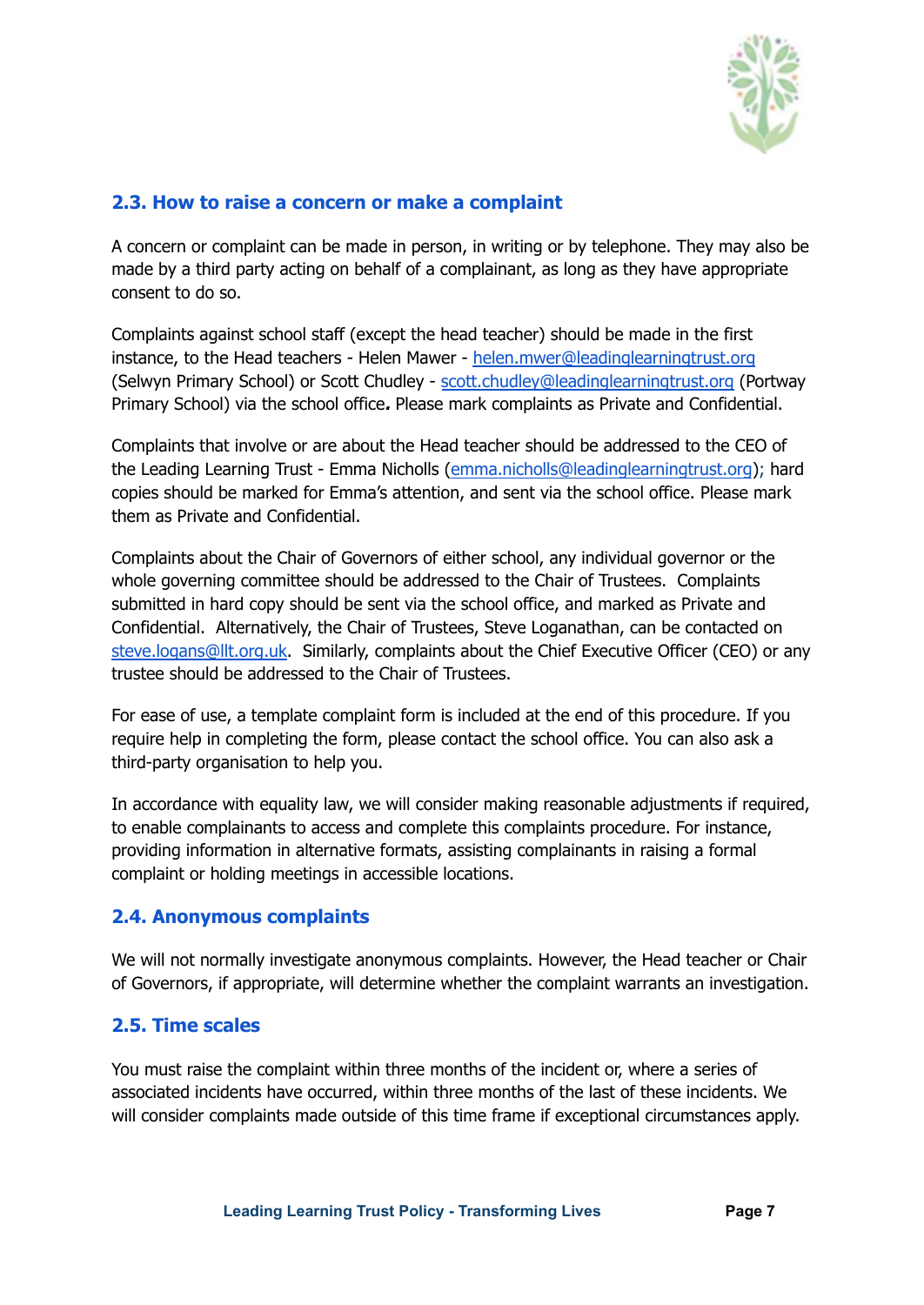

#### <span id="page-7-0"></span>**2.6. Complaints received outside of term time**

We will consider complaints made outside of term time (as per the term dates published on our school websites) to have been received on the first school day after the holiday period.

#### <span id="page-7-1"></span>**2.7. Scope of this complaints procedure**

This procedure covers all complaints about any provision of community facilities or services by the Leading Learning Trust and its schools, other than complaints that are dealt with under other statutory procedures, including those listed below.

| <b>Exceptions</b>                                             | Who to contact                                                                                                                                                                                                                                                                                                                                                                                                                                  |  |
|---------------------------------------------------------------|-------------------------------------------------------------------------------------------------------------------------------------------------------------------------------------------------------------------------------------------------------------------------------------------------------------------------------------------------------------------------------------------------------------------------------------------------|--|
| Admissions to schools                                         | Concerns about admissions should be handled<br>through a separate process $-$ either through the<br>appeals process or via the local authority.                                                                                                                                                                                                                                                                                                 |  |
| Matters likely to require a Child<br>Protection Investigation | Complaints about child protection matters are<br>handled under our child protection and safeguarding<br>policy and in accordance with relevant statutory<br>guidance.                                                                                                                                                                                                                                                                           |  |
|                                                               | If you have serious concerns, you may wish to<br>contact the local authority designated officer (LADO)<br>who has local responsibility for safeguarding or the<br>Multi-Agency Safeguarding Hub (MASH). Nick Pratt or<br>Alex Mihu:                                                                                                                                                                                                             |  |
|                                                               | lado@newham.gov.uk 0203 3733803/02033736706                                                                                                                                                                                                                                                                                                                                                                                                     |  |
| Exclusion of children from<br>school*                         | Further information about raising concerns about<br>exclusion can be found at:<br>www.gov.uk/school-discipline-exclusions/exclusions.<br>*complaints about the application of the behaviour<br>policy can be made through the school's complaints<br>procedure. Portway's Behaviour Policy is available on<br>the Policies page of the school website; Selwyn's<br>Behaviour Policy is available on the Policies page of<br>the school website. |  |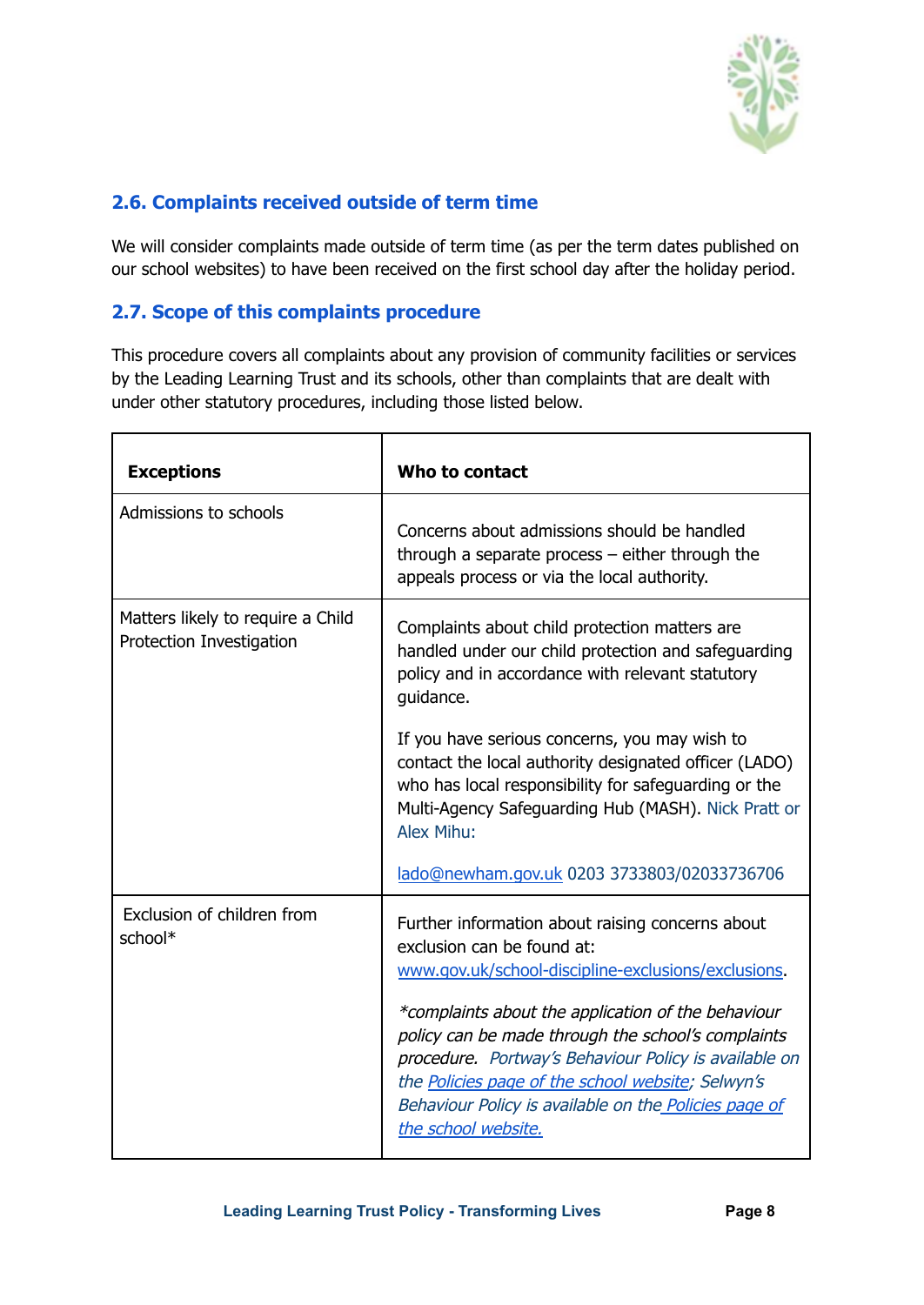

| Whistleblowing   | We have an internal whistleblowing procedure for all<br>our employees, including temporary staff,<br>contractors, governors and trustees. This is also<br>available on the Policies pages of the school<br>websites.                                                             |
|------------------|----------------------------------------------------------------------------------------------------------------------------------------------------------------------------------------------------------------------------------------------------------------------------------|
|                  | The Secretary of State for Education is the prescribed<br>person for matters relating to education for<br>whistleblowers in education who do not want to raise<br>matters directly with their employer. Referrals can be<br>made at: www.education.gov.uk/contactus.             |
|                  | Volunteer staff who have concerns about our school<br>should complain through the school's complaints<br>procedure. You may also be able to complain directly<br>to the LA or the Department for Education (see link<br>above), depending on the substance of your<br>complaint. |
| Staff grievances | Complaints from staff will be dealt with under the<br>school's internal grievance procedures.                                                                                                                                                                                    |
| Staff conduct    | Complaints about staff will be dealt with under the<br>school's internal disciplinary procedures, if<br>appropriate.                                                                                                                                                             |
|                  | Complainants will not be informed of any disciplinary<br>action taken against a staff member as a result of a<br>complaint. However, the complainant will be notified<br>that the matter is being addressed.                                                                     |

If other bodies are investigating aspects of the complaint, for example the police, local authority (LA) safeguarding teams or Tribunals, this may impact on our ability to adhere to the timescales within this procedure or result in the procedure being suspended until those public bodies have completed their investigations. If this happens, we will inform you of a proposed new timescale.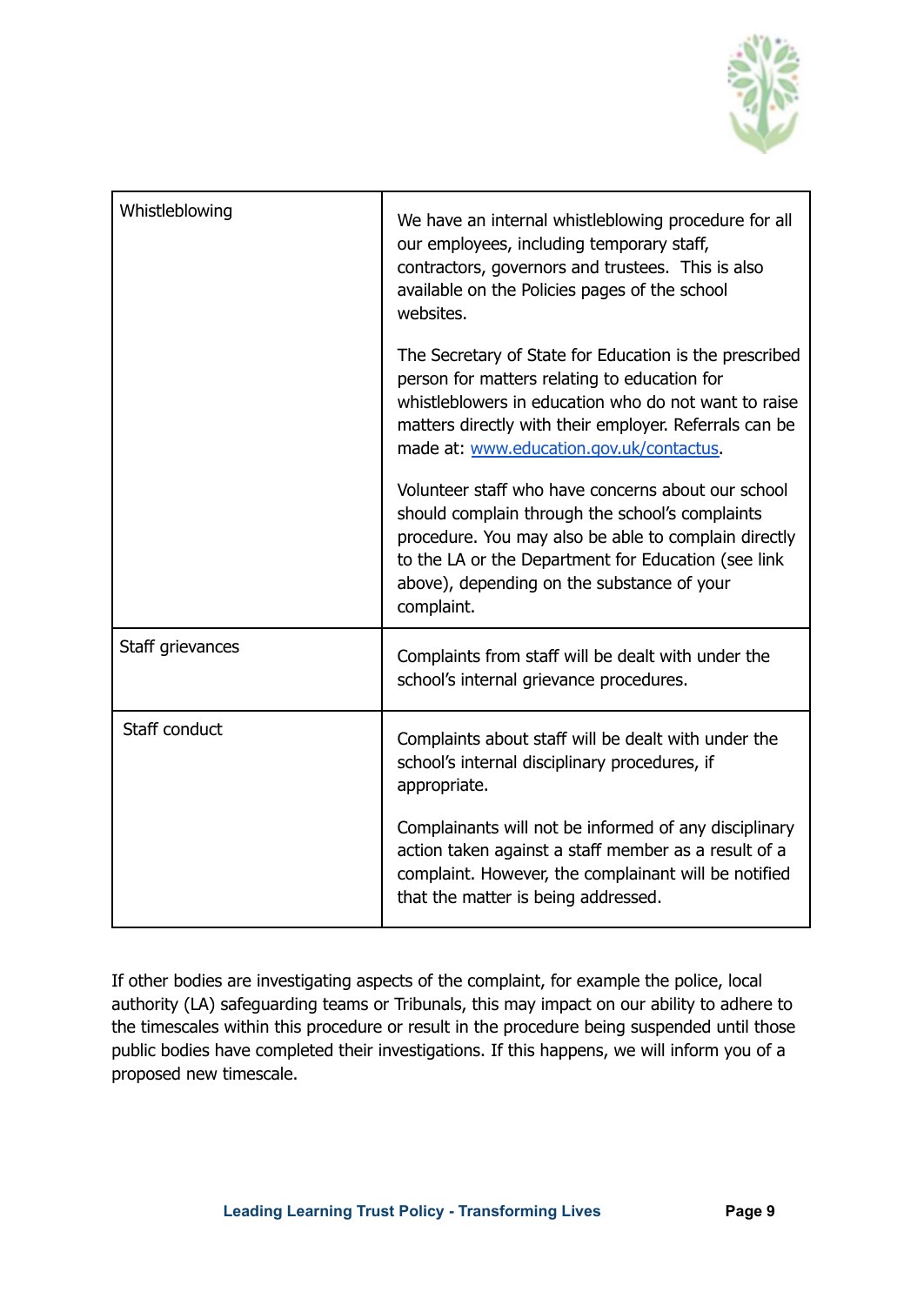

If a complainant commences legal action against the Leading Learning Trust in relation to their complaint, we will consider whether to suspend the complaints procedure until those legal proceedings have concluded.

#### <span id="page-9-0"></span>**2.8. Resolving complaints**

At each stage in the procedure, it is the express intention of the Trust and its schools to resolve the complaint. If appropriate, we will acknowledge that the complaint is upheld in whole or in part. In addition, we may offer one or more of the following:

- an explanation
- an admission that the situation could have been handled differently or better
- an assurance that we will try to ensure the event complained of will not recur
- an explanation of the steps that have been or will be taken to help ensure that it will not happen again and an indication of the timescales within which any changes will be made
- an undertaking to review school policies in light of the complaint
- an apology.

#### <span id="page-9-1"></span>**2.9. Withdrawal of a complaint**

If a complainant wants to withdraw their complaint, we will ask them to confirm this in writing.

#### <span id="page-9-2"></span>**2.10. Stage 1 – Informal complaints**

It is to be hoped that most concerns can be expressed and resolved on an informal basis.

Concerns should be raised with either the class teacher, year head / subject head or Head teacher. Complainants should not approach individual governors or trustees to raise concerns or complaints. They have no power to act on an individual basis, and it may also prevent them from considering complaints at Stage 3 of the procedure.

At the conclusion of their investigation, the appropriate person investigating the complaint will provide an informal written response usually within 10 school days of the date of receipt of the complaint. However, complainants should be aware that there is no rigid timescale at this point in the procedures.

If the issue remains unresolved, the next step is to make a formal complaint as per the steps outlined below.

#### <span id="page-9-3"></span>**2.11. Stage 2 – Formal complaints**

Formal complaints must be made to the Head teacher (unless they are about the Head teacher), via the school office. This may be done in person or in writing (preferably on the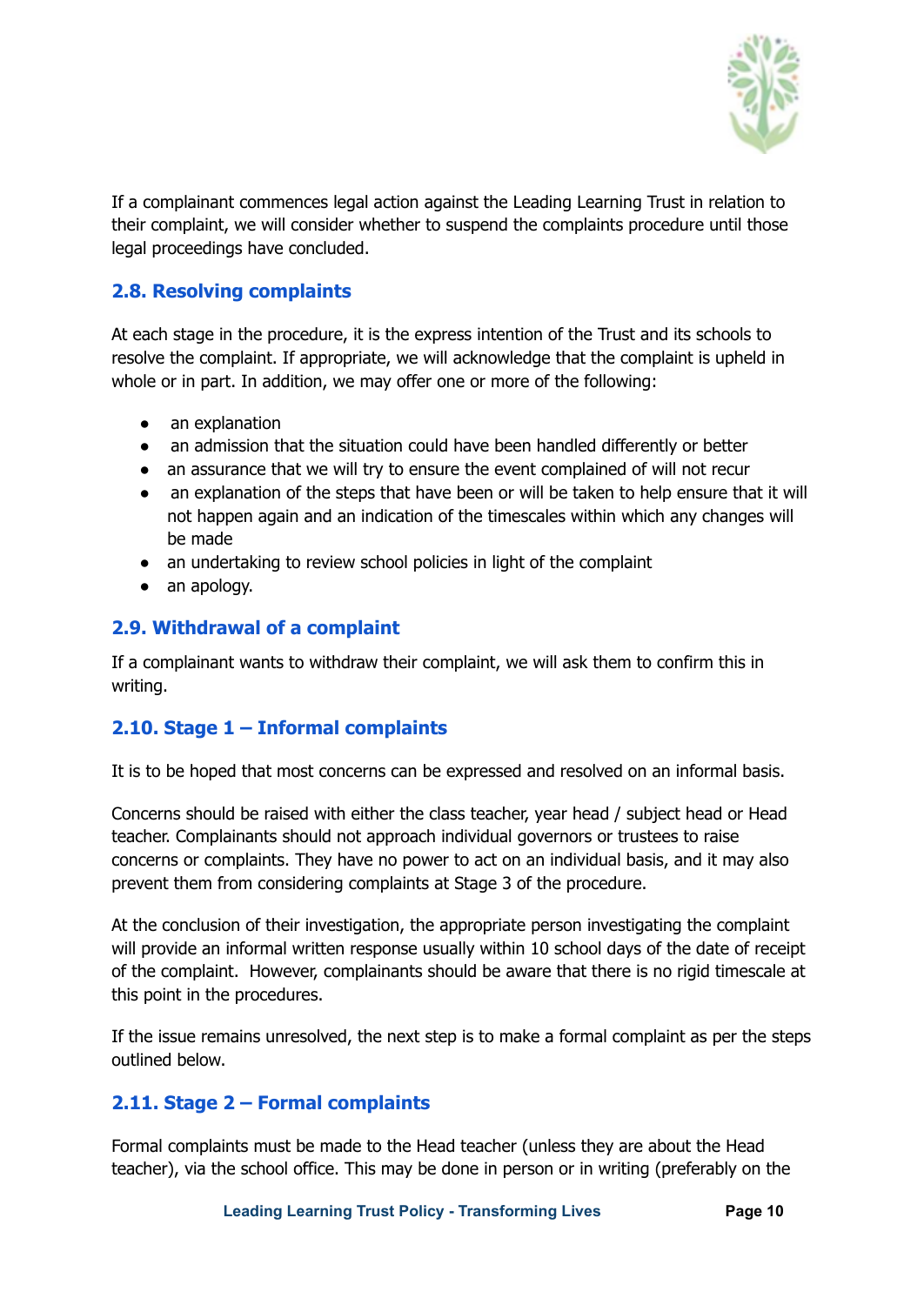

Complaint Form, which is attached as an appendix to this Policy). Should you not use the form, you may be asked to provide additional information in line with the format of the form. You may also submit a formal complaint by writing an email to the Head teachers (details provided earlier), marking it clearly as a 'Stage 2 - Formal Complaint'. Note that this can only be done further to Stage 1 having been followed.

The Head teacher will record the date the complaint is received and will acknowledge receipt of the complaint in writing (either by letter or email) within 5 school days.

Within this response, the Head teacher will seek to clarify the nature of the complaint, ask what remains unresolved and what outcome the complainant would like to see. The Head teacher can consider whether a face to face meeting is the most appropriate way of doing this.

Note: The Head teacher may delegate the investigation to another member of the school's senior leadership team but not the decision to be taken. The nature of the investigation will be determined by the nature of the complaint.

During the investigation, the Head teacher (or investigator) will:

- if necessary, interview those involved in the matter and/or those complained of, allowing them to be accompanied if they wish, and
- keep a written record of any meetings/interviews in relation to their investigation.

At the conclusion of their investigation, the Head teacher will provide a formal written response within 15 school days of the date of receipt of the complaint.

If the Head teacher is unable to meet this deadline, they will provide the complainant with an update and revised response date.

The response will detail any actions taken to investigate the complaint and provide an explanation of the decision made and the reason(s) for it. Where appropriate, it will include details of actions that the Leading Learning Trust/Portway Primary School/Selwyn Primary School will take to resolve the complaint.

The Head teacher will advise the complainant of how to escalate their complaint should they remain dissatisfied with the outcome of Stage 2.

If the complaint is about the Head teacher, or a member of the governing committee (including the Chair or Vice-Chair), a suitably skilled governor of the relevant school, or indeed a Trustee on the Leading Learning Trust Board, will be appointed to complete all the actions at Stage 2.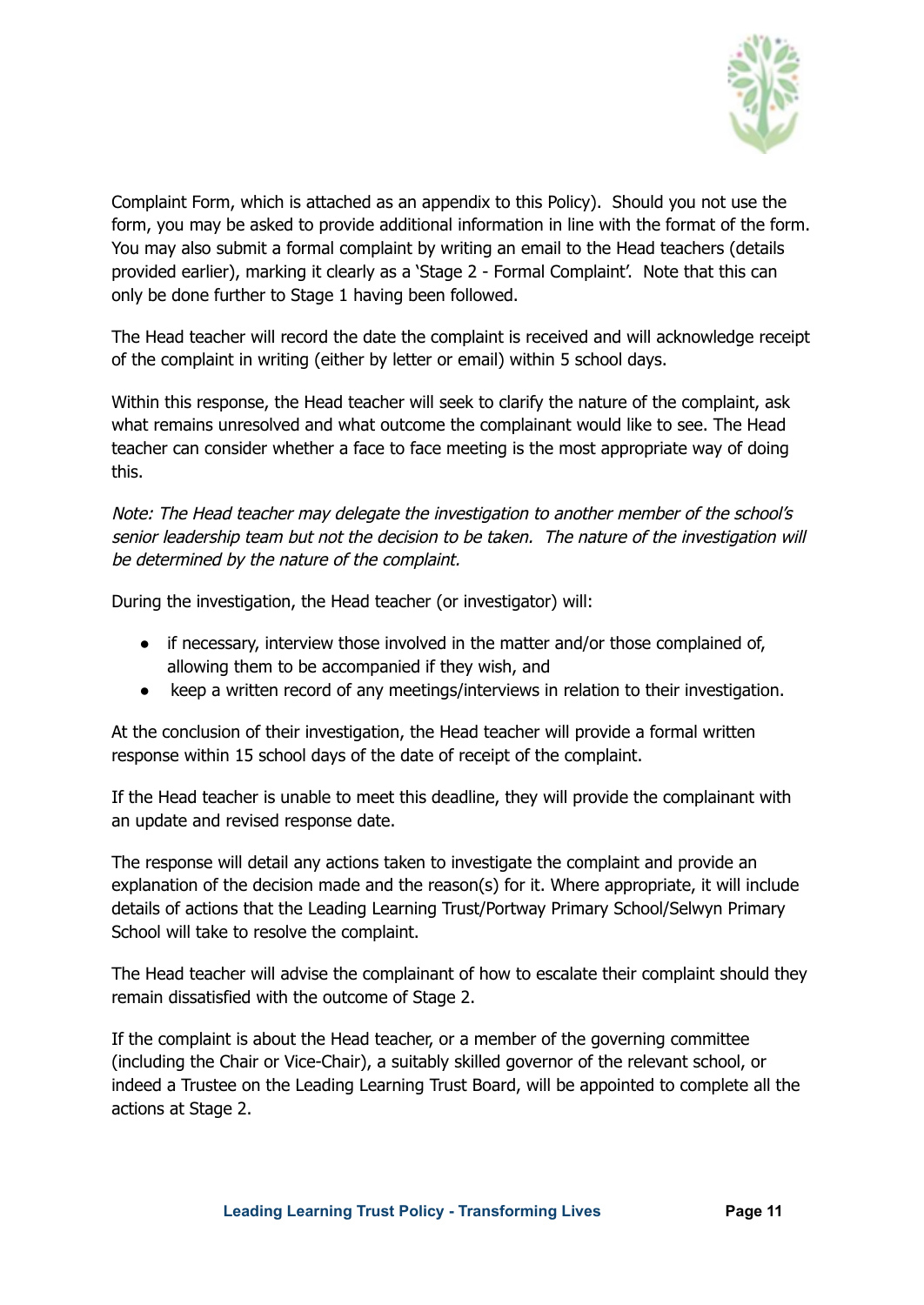

Complaints about the Head teacher or member of the governing committee must be made to the CEO of the Leading Learning Trust, as per the contact details provided earlier.

If the complaint is:

- jointly about the Chair and Vice Chair or
- the entire governing committee or
- the majority of the governing committee,

Stage 2 will be escalated to the CEO of the Trust.

#### <span id="page-11-0"></span>**2.12. Stage 3 – Panel Hearing**

If the complainant is dissatisfied with the outcome at Stage 2 and wishes to take the matter further, they can escalate the complaint to Stage  $3 - a$  panel hearing consisting of at least three people who were not directly involved in the matters detailed in the complaint with one panel member who is independent of the management and running of the school. This is the final stage of the complaints procedure.

A request to escalate to Stage 3 must be made to the CEO of the Trust, as per the details provided, within 5 school days of receipt of the Stage 2 response.

The CEO (or a designated representative) will record the date the complaint is received and acknowledge receipt of the complaint in writing (either by letter or email) within 5 school days.

Requests received outside of this time frame will only be considered if exceptional circumstances apply.

The CEO (or a designated representative) will write to the complainant to inform them of the date of the meeting. They will aim to convene a meeting within 15 school days of receipt of the Stage 2 request. If this is not possible, the CEO will provide an anticipated date and keep the complainant informed.

If the complainant rejects the offer of three proposed dates, without good reason, the CEO (or a designated representative) will decide when to hold the meeting. It will then proceed in the complainant's absence on the basis of written submissions from both parties.

If the complaint is:

- jointly about the Chair and Vice Chair or
- the entire governing committee or
- the majority of the governing committee,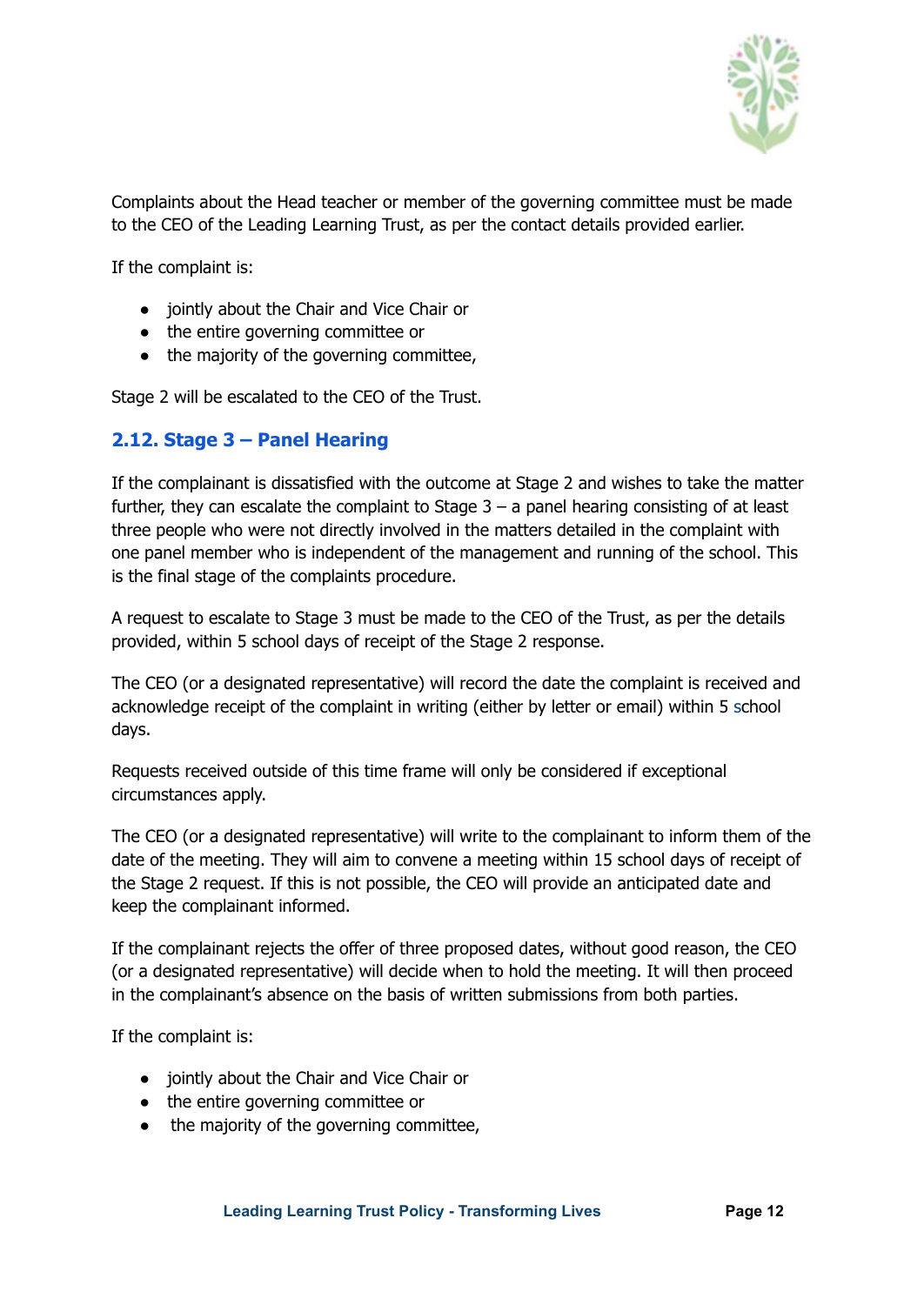

Stage 3 will be heard by a panel of at least three people, two of which will be trustees and one of which will be an independent panel member (who may be one of the Trust's Members, whose roles are those of governance oversight only).

A complainant may bring someone along to the panel meeting to provide support. This can be a relative or friend. Generally, we do not encourage either party to bring legal representatives to the meeting. However, there may be occasions when legal representation is appropriate.

For instance, if a school employee is called as a witness in a complaint meeting, they may wish to be supported by union and/or legal representation.

Note: Complaints about staff conduct will not generally be handled under this complaints procedure. Complainants will be advised that any staff conduct complaints will be considered under staff disciplinary procedures, if appropriate, but outcomes will not be shared with them.

Representatives from the media are not permitted to attend.

At least 5 school days before the meeting, the CEO (or a designated representative) will:

- confirm and notify the complainant of the date, time and venue of the meeting, ensuring that, if the complainant is invited, the dates are convenient to all parties and that the venue and proceedings are accessible, and
- request copies of any further written material to be submitted to the Committee at least 3 school days before the meeting.

Any written material will be circulated to all parties at least 3 school days before the date of the meeting. The Committee will not normally accept, as evidence, recordings of conversations that were obtained covertly and without the informed consent of all parties being recorded.

The Committee will also not review any new complaints at this stage or consider evidence unrelated to the initial complaint to be included. New complaints must be dealt with from Stage 1 of the procedure.

The meeting will be held in private. Electronic recordings of meetings or conversations are not normally permitted unless a complainant's own disability or special needs require it. Prior knowledge and consent of all parties attending must be sought before meetings or conversations take place. Consent will be recorded in any minutes taken.

The Committee will consider the complaint and all the evidence presented. The Committee can: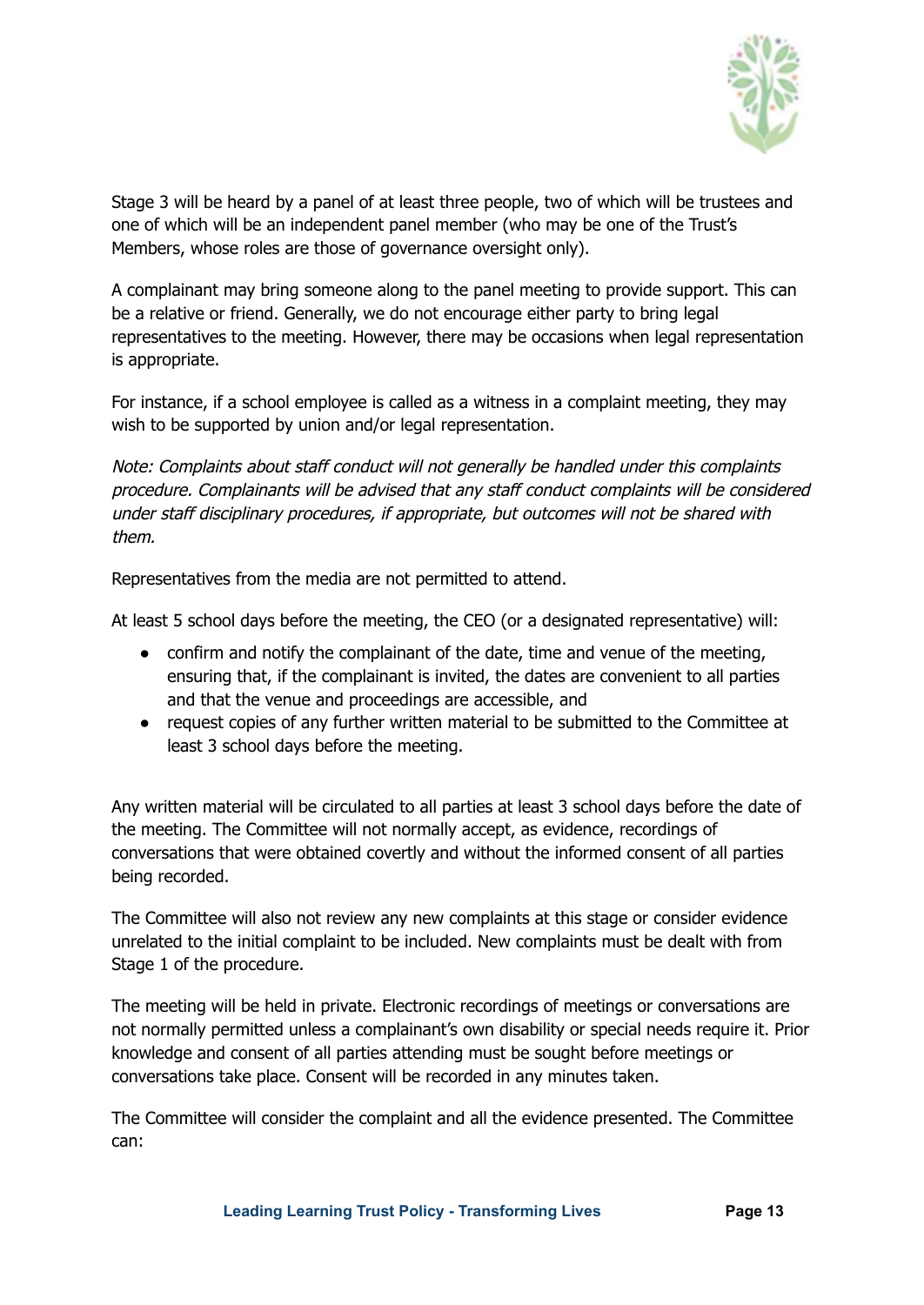

- uphold the complaint in whole or in part
- dismiss the complaint in whole or in part.

If the complaint is upheld in whole or in part, the Committee will:

- decide on the appropriate action to be taken to resolve the complaint
- where appropriate, recommend changes to the Trust or school's systems or procedures to prevent similar issues in the future.

The Chair of the Committee will provide the complainant and the relevant school with a full explanation of their decision and the reason(s) for it, in writing, within 15 school days.

The letter to the complainant will include details of how to contact the Education and Skills Funding Agency (ESFA) if they are dissatisfied with the way their complaint has been handled by the Leading Learning Trust/Portway Primary School/Selwyn Primary School.

The response will detail any actions taken to investigate the complaint and provide a full explanation of the decision made and the reason(s) for it. Where appropriate, it will include details of actions that the Leading Learning Trust/Portway Primary School/Selwyn Primary School will take to resolve the complaint.

The panel will ensure that those findings and recommendations are sent by electronic mail or otherwise given to the complainant and, where relevant, the person complained about. Furthermore, they will be available for inspection on the school premises by the proprietor and the Head teacher.

A written record will be kept of all complaints, and of whether they are resolved at the preliminary stage or proceed to a panel hearing.

#### <span id="page-13-0"></span>**2.13. Complaints escalated to / about the Trust, CEO or Trustee**

If a complaint is escalated to the Leading Learning Trust Board or if a complainant wishes to complain directly about the Trust, then the complaint should be sent to the CEO to be investigated.

The CEO will write to the complainant acknowledging the complaint within 5 school days of the date that the written request was received. The acknowledgement will confirm that the complaint will now be investigated under Stage 2 of this Complaints Policy (where the Head teacher is replaced by the CEO) and will confirm the date for providing a response to the complainant.

Following the investigation, the CEO will write to the complainant confirming the outcome within 15 days of the date that the letter was received. If this time limit cannot be met, the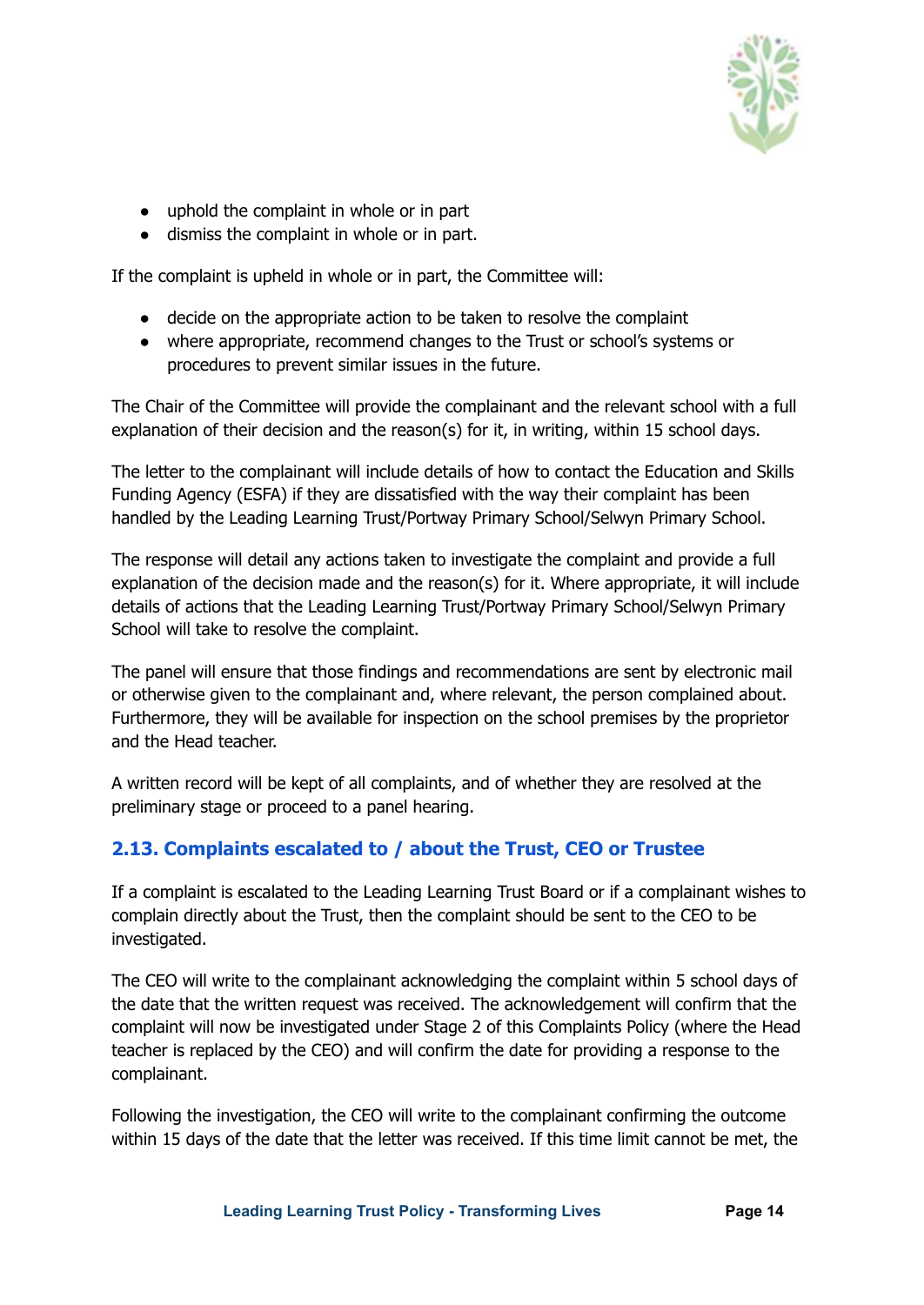

CEO will write to the Complainant, explaining the reason for the delay and providing a revised date.

If the complaint concerns the CEO or a Trustee, the complaint should be investigated by the Chair of the Trust Board. If a formal complaint form is received about the Chair, the complaint will be referred to the Vice Chair who will lead the investigation.

NB. Where the Chair of the Trust Board has investigated the complaint, they will write the letter of outcome to the Complainant and provide <sup>a</sup> copy to the CEO.

If the complainant is not satisfied with the outcome of the previous stage, the complainant should write to the CEO asking for the complaint to be heard before a Complaint Panel, within 5 school days of receipt of the response.

The CEO (or a designated representative) will record the date the complaint is received and acknowledge receipt of the complaint in writing (either by letter or email) within 5 school days.

Requests received outside of this time frame will only be considered if exceptional circumstances apply.

The CEO (or a designated representative) will write to the complainant to inform them of the date of the meeting. They will aim to convene a meeting within 15 school days of receipt of the request. If this is not possible, the CEO (or a designated representative) will provide an anticipated date and keep the complainant informed.

If the complainant rejects the offer of three proposed dates, without good reason, the CEO (or a designated representative) will decide when to hold the meeting. It will then proceed in the complainant's absence on the basis of written submissions from both parties.

If the complaint is:

- jointly about the Chair and Vice Chair or
- the entire trust board or
- the majority of the trust board,

it will be heard by a completely independent Committee panel. The Trust Board has sole discretion as to the composition of this panel, and may consult the CEO.

The Complaint Panel will consist of three members. None of the three members of the Complaint Panel will have been involved in the incidents or events which led to the complaint, or have been involved in dealing with the complaint in the previous stages, or have any detailed prior knowledge of the complaint.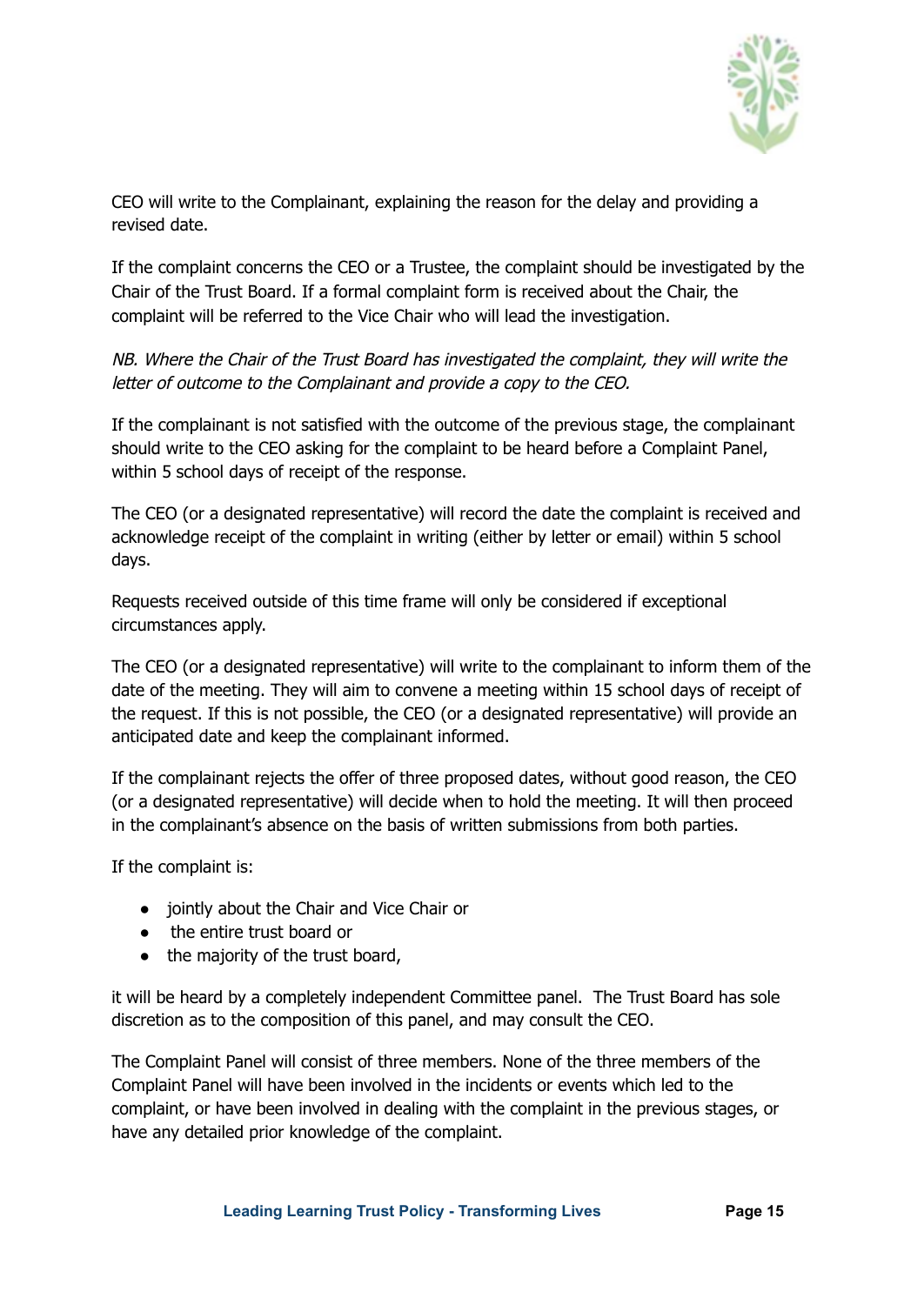

One of the Complaint Panel members will be independent of the management and running of the Academy Trust. This means that the independent Complaint Panel member will not be a Trustee or an employee of the Trust. Note that the independent member may be one of the Trust's Members, whose roles are those of governance oversight only).

A complainant may bring someone along to the panel meeting to provide support. This can be a relative or friend. Generally, we do not encourage either party to bring legal representatives to the Committee meeting. However, there may be occasions when legal representation is appropriate.

For instance, if a trust employee is called as a witness in a complaint meeting, they may wish to be supported by union and/or legal representation.

Note: Complaints about staff conduct will not generally be handled under this complaints procedure. Complainants will be advised that any staff conduct complaints will be considered under staff disciplinary procedures, if appropriate, but outcomes will not be shared with them.

Representatives from the media are not permitted to attend.

At least 5 school days before the meeting, the CEO (or designated representative) will:

- confirm and notify the complainant of the date, time and venue of the meeting, ensuring that, if the complainant is invited, the dates are convenient to all parties and that the venue and proceedings are accessible
- request copies of any further written material to be submitted to the Committee at least 3 school days before the meeting.

Any written material will be circulated to all parties at least 3 school days before the date of the meeting. The Committee will not normally accept, as evidence, recordings of conversations that were obtained covertly and without the informed consent of all parties being recorded.

The Committee will also not review any new complaints at this stage or consider evidence unrelated to the initial complaint to be included. New complaints must be dealt with from Stage 2 of the procedure.

The meeting will be held in private. Electronic recordings of meetings or conversations are not normally permitted unless a complainant's own disability or special needs require it. Prior knowledge and consent of all parties attending must be sought before meetings or conversations take place. Consent will be recorded in any minutes taken.

The Committee will consider the complaint and all the evidence presented. The Committee can:

**Leading Learning Trust Policy - Transforming Lives Page 16**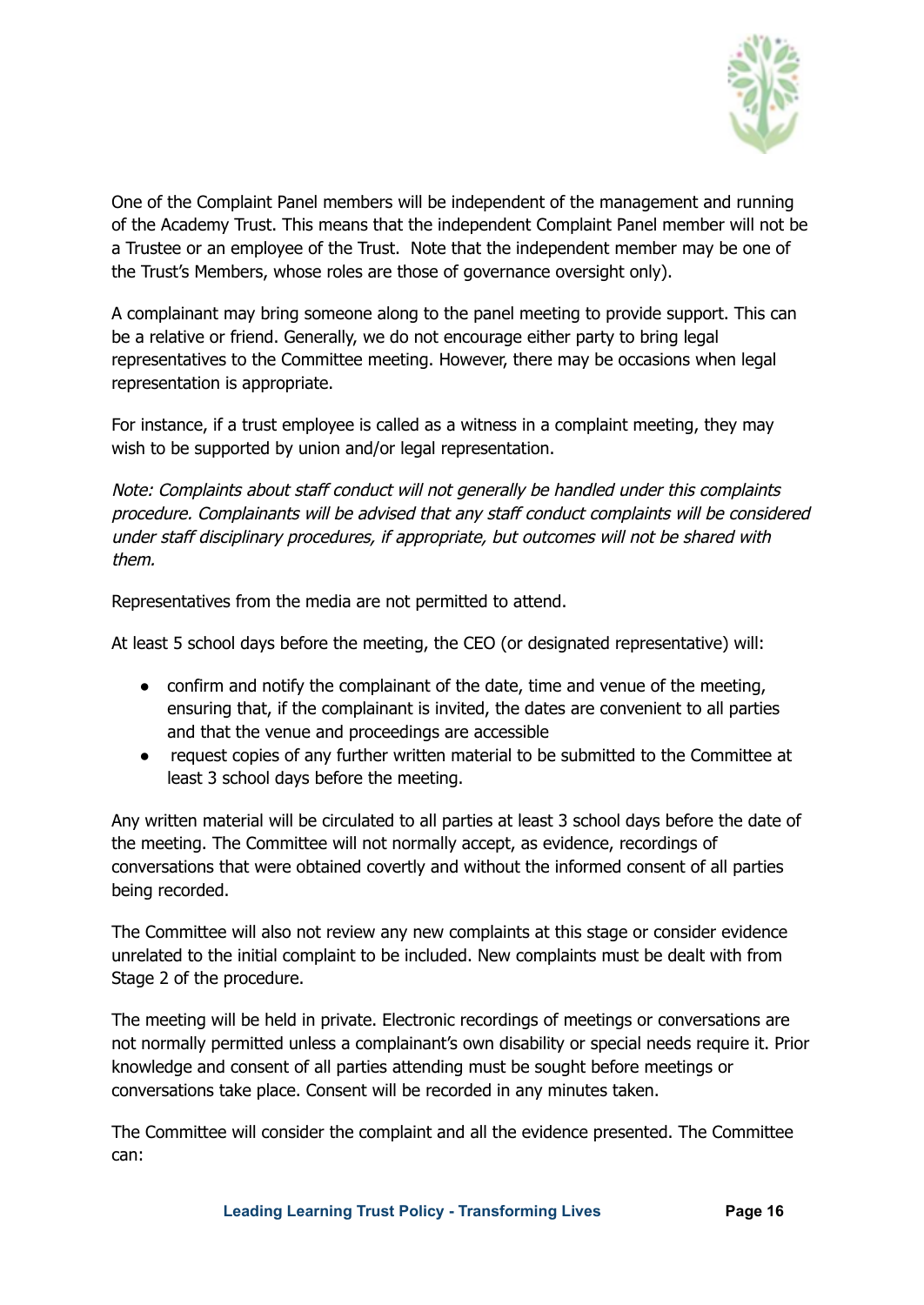

- uphold the complaint in whole or in part
- dismiss the complaint in whole or in part.

If the complaint is upheld in whole or in part, the Committee will:

- decide on the appropriate action to be taken to resolve the complaint
- where appropriate, recommend changes to the Trust's or schools' systems or procedures to prevent similar issues in the future.

The Chair of the Committee will provide the complainant and the Chair of Trustees with a full explanation of their decision and the reason(s) for it, in writing, within 15 school days.

The letter to the complainant will include details of how to contact the Education and Skills Funding Agency (ESFA) if they are dissatisfied with the way their complaint has been handled by the Leading Learning Trust/Portway Primary School/Selwyn Primary School.

The response will detail any actions taken to investigate the complaint and provide a full explanation of the decision made and the reason(s) for it. Where appropriate, it will include details of actions that the Leading Learning Trust will take to resolve the complaint.

The panel will ensure that those findings and recommendations are sent by electronic mail or otherwise given to the complainant and, where relevant, the person complained about. Furthermore, they will be available for inspection on the school premises by the proprietor and the Head teacher.

A written record will be kept of all complaints, and of whether they are resolved at the preliminary stage or proceed to a panel hearing.

#### <span id="page-16-0"></span>**2.14. Next Steps**

If the complainant believes the school / trust did not handle their complaint in accordance with the published complaints procedure or they acted unlawfully or unreasonably in the exercise of their duties under education law, they can contact the ESFA after they have completed Stage 3.

The ESFA will not normally reinvestigate the substance of complaints or overturn any decisions made by the Leading Learning Trust or either of its schools. They will consider whether the Trust/Portway Primary School/Selwyn Primary School has adhered to education legislation and any statutory policies connected with the complaint and whether they have followed Part 7 of the Education [\(Independent](http://www.legislation.gov.uk/uksi/2010/1997/schedule/1/made) School Standards) Regulations 2014.

The complainant can refer their complaint to the ESFA online at[:](http://www.education.gov.uk/contactus) [www.education.gov.uk/contactus,](http://www.education.gov.uk/contactus) by telephone on: 0370 000 2288 or by writing to: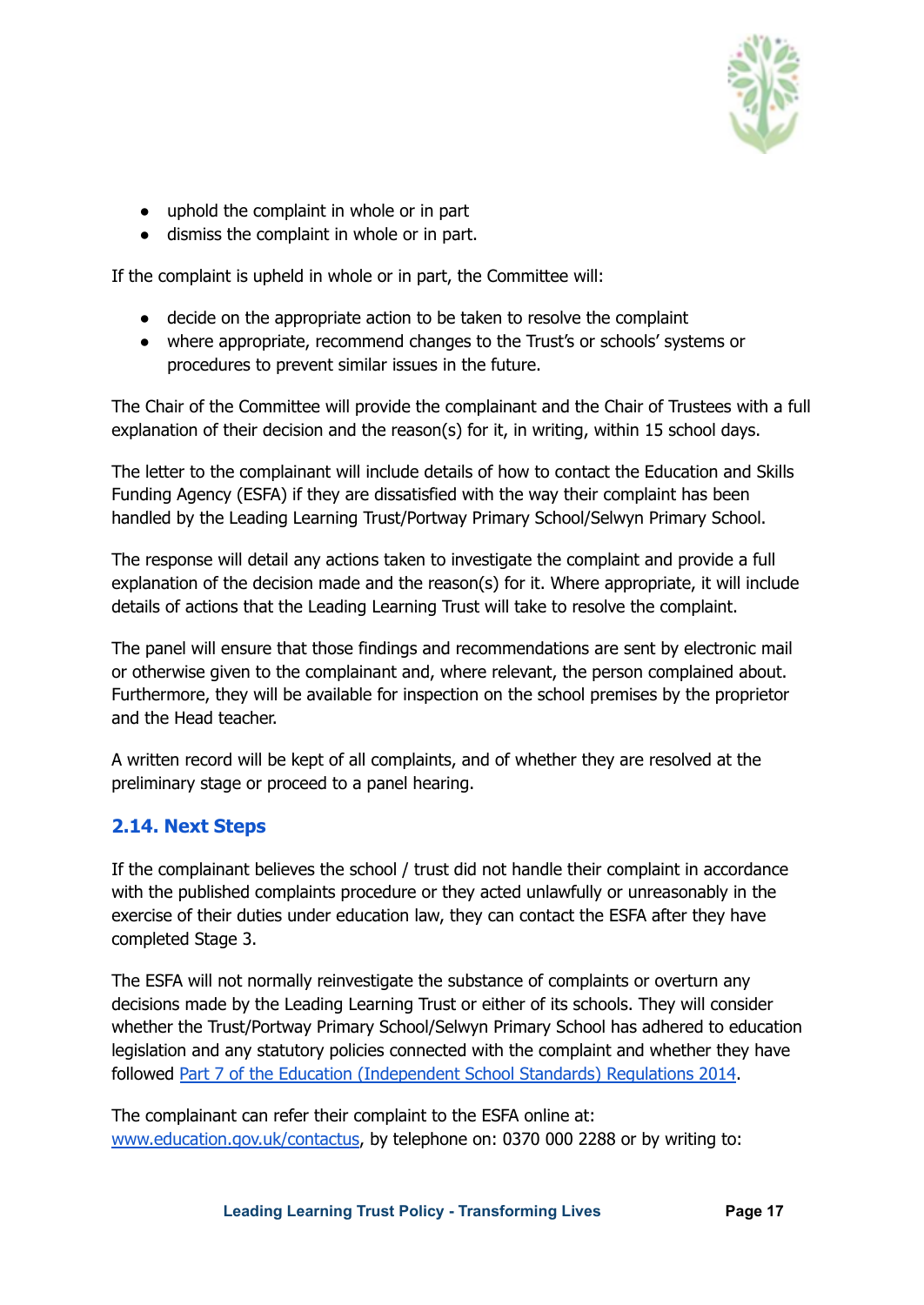

Academy Complaints and Customer Insight Unit

Education and Skills Funding Agency

Cheylesmore House

5 Quinton Road

**Coventry** 

CV1 2WT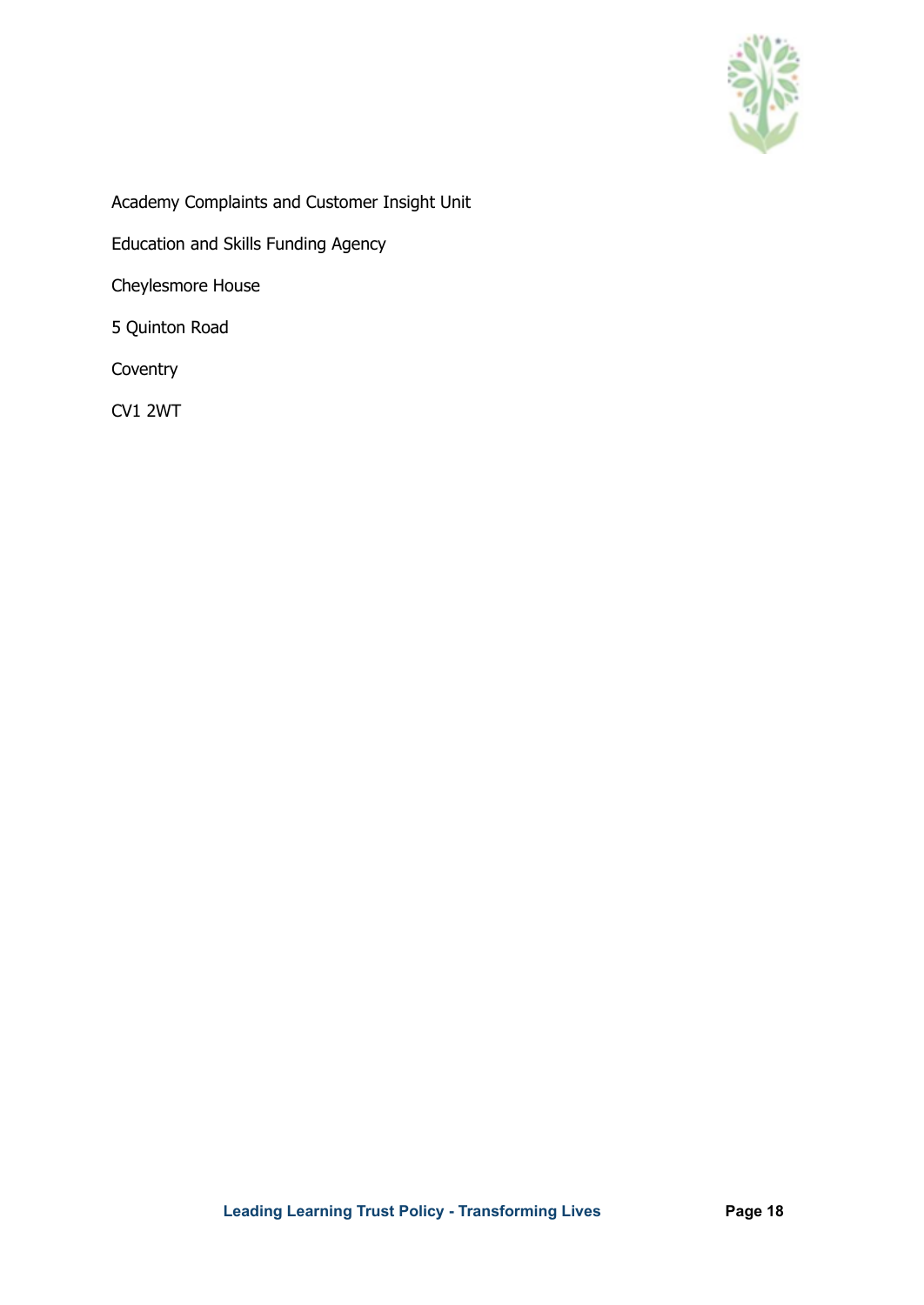

#### <span id="page-18-0"></span>**2.15. Appendix 1 - Complaint Form - to be used for any Stage 2 complaints**

Please complete and return to the CEO of the Leading Learning Trust [\(emma.nicholls@leadinglearningtrust.org\)](mailto:emma.nicholls@leadinglearningtrust.org) who will acknowledge receipt and explain what action will be taken. This completed form can also be handed in to the school office at Portway or at Selwyn Primary School.

| Your name:                                    |
|-----------------------------------------------|
| Pupil's name (if relevant):                   |
|                                               |
| Your relationship to the pupil (if relevant): |
| <b>Address:</b>                               |
|                                               |
| <b>Postcode:</b>                              |
| Day time telephone number:                    |
| <b>Evening telephone number:</b>              |
| <b>Email address:</b>                         |
|                                               |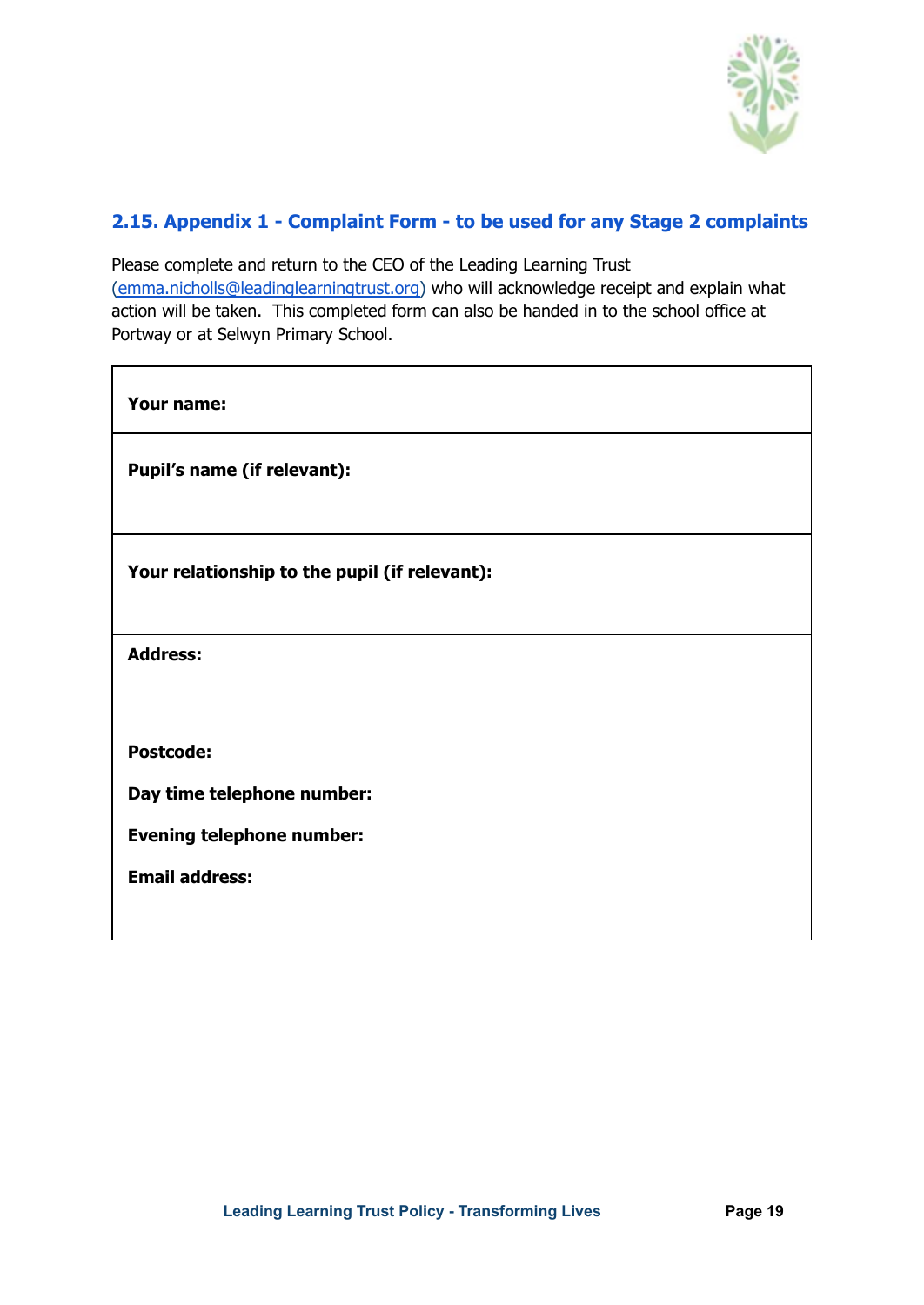

#### **Please give details of your complaint, including whether you have spoken to anybody at the school about it.**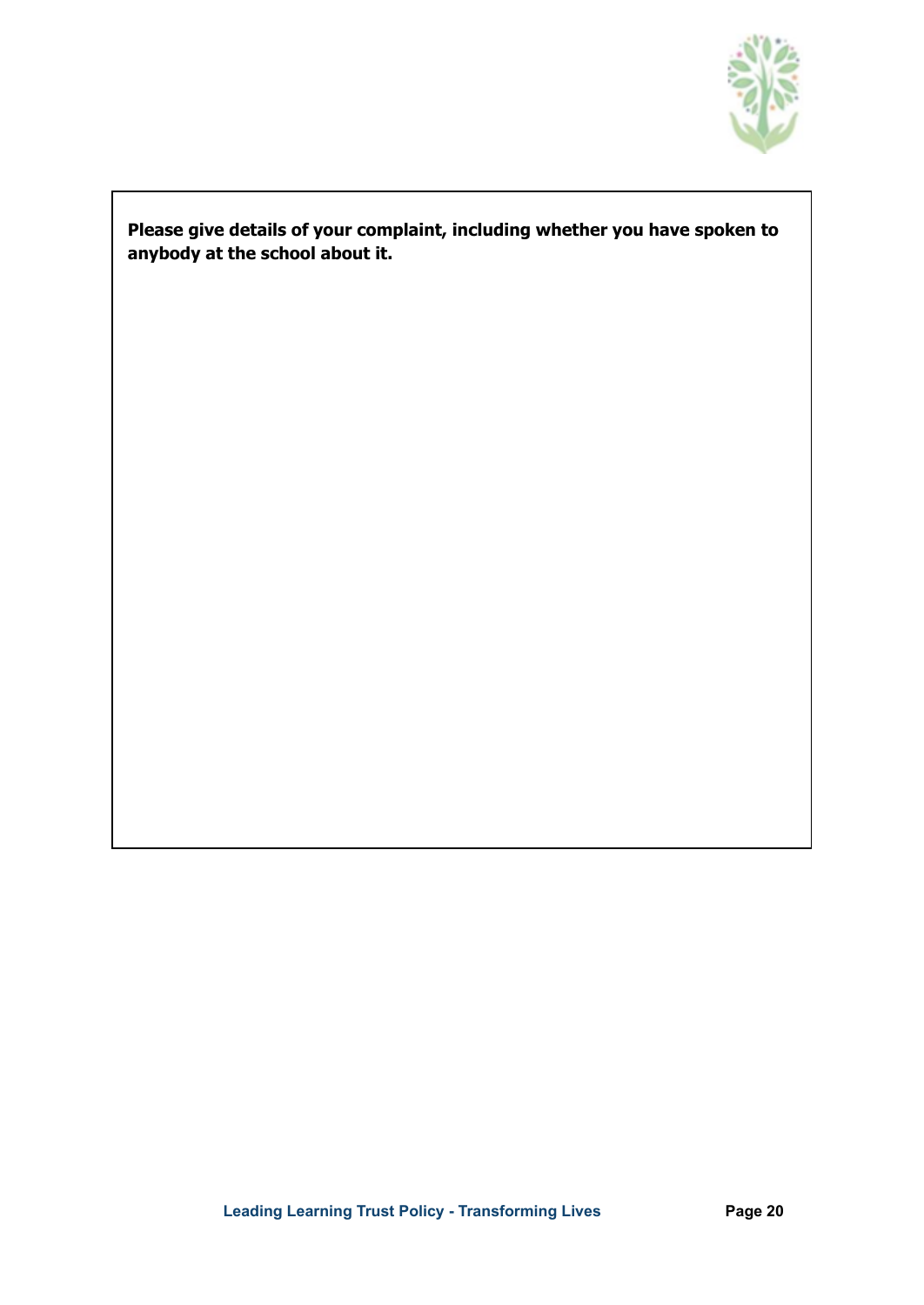

٦

| What actions do you feel might resolve the problem at this stage? |  |  |  |
|-------------------------------------------------------------------|--|--|--|
|                                                                   |  |  |  |
|                                                                   |  |  |  |
|                                                                   |  |  |  |
|                                                                   |  |  |  |
|                                                                   |  |  |  |
|                                                                   |  |  |  |
|                                                                   |  |  |  |
| Are you attaching any paperwork? If so, please give details.      |  |  |  |
|                                                                   |  |  |  |
|                                                                   |  |  |  |
|                                                                   |  |  |  |
|                                                                   |  |  |  |
|                                                                   |  |  |  |
| Signature:                                                        |  |  |  |
|                                                                   |  |  |  |
| Date:                                                             |  |  |  |
| <b>Official use</b>                                               |  |  |  |

 $\Gamma$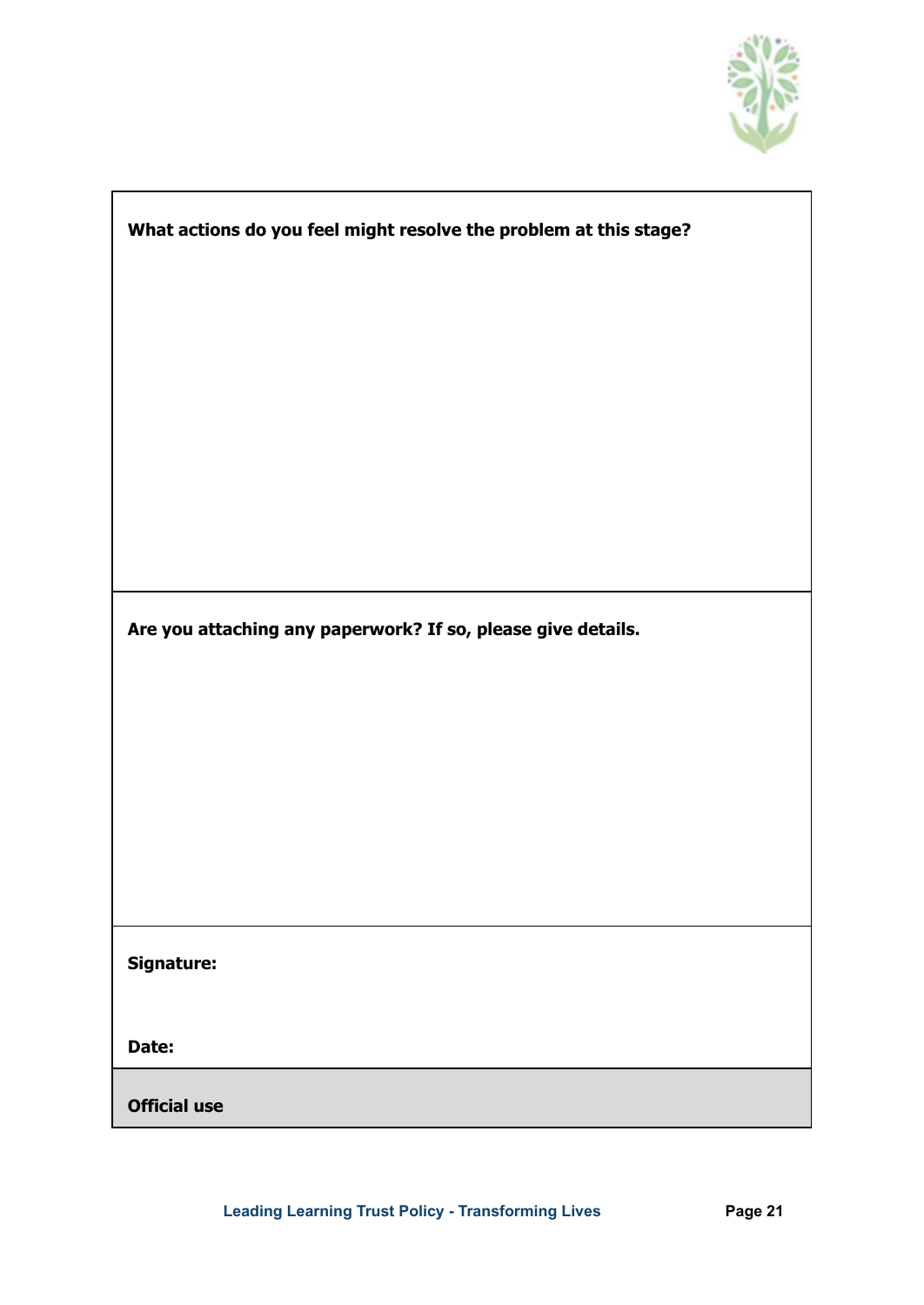

| Date acknowledgement sent: |  |
|----------------------------|--|
|                            |  |

**By who:**

**Complaint referred to:**

**Action taken:**

**Date:**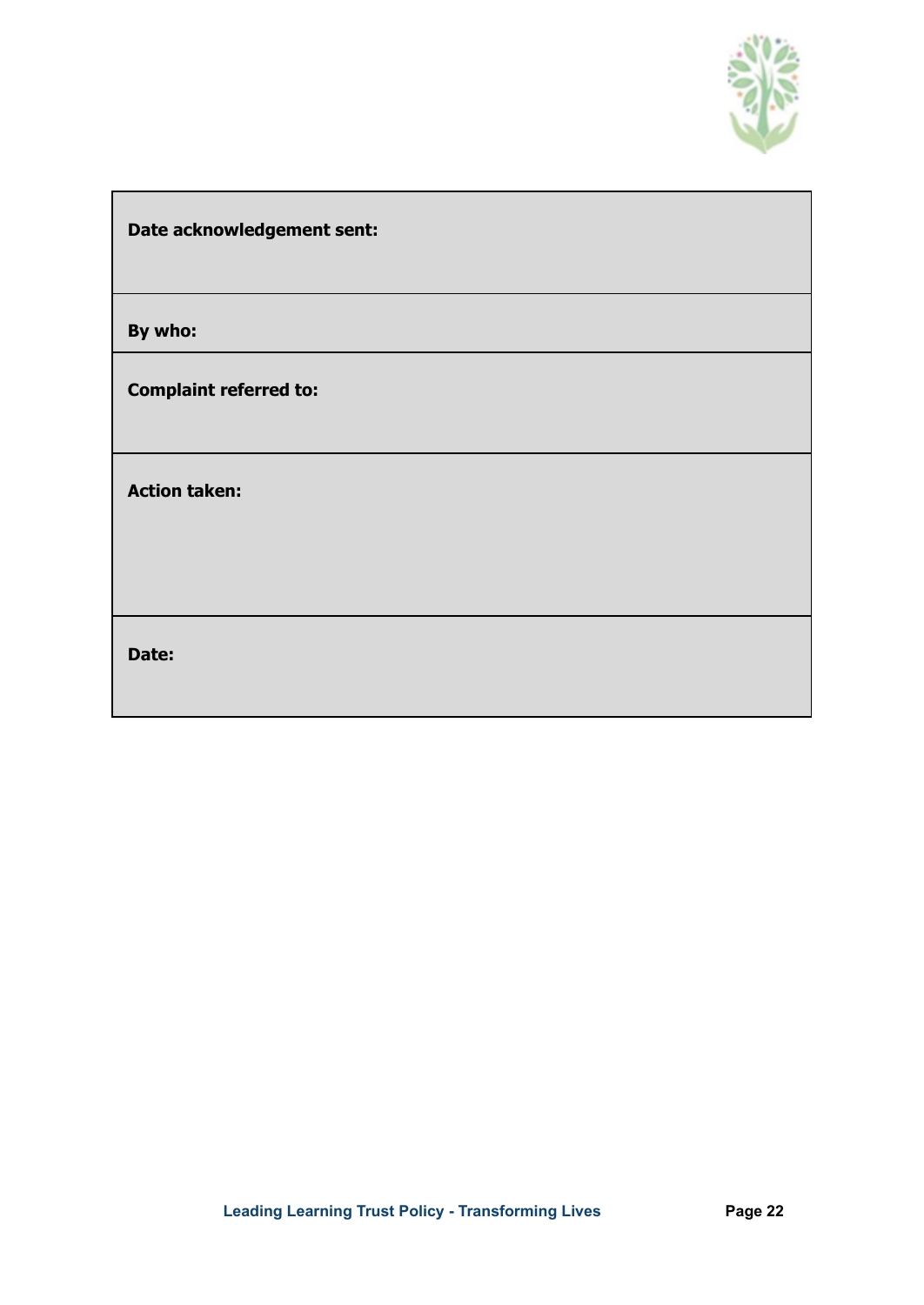

#### <span id="page-22-0"></span>**2.16. Appendix 2 - Roles and Responsibilities**

#### <span id="page-22-1"></span>**2.16.1. Complainant**

The complainant will receive a more effective response to the complaint if they:

- explain the complaint in full as early as possible
- cooperate with the school in seeking a solution to the complaint
- respond promptly to requests for information or meetings or in agreeing the details of the complaint
- ask for assistance as needed
- treat all those involved in the complaint with respect
- refrain from publicising the details of their complaint on social media and respect confidentiality.

#### <span id="page-22-2"></span>**2.16.2. Investigator**

The investigator's role is to establish the facts relevant to the complaint by:

- providing a comprehensive, open, transparent and fair consideration of the complaint through:
	- o sensitive and thorough interviewing of the complainant to establish what has happened and who has been involved,
	- o interviewing staff and children/young people and other people relevant to the complaint,
	- o consideration of records and other relevant information, and o analysing information.
- liaising with the complainant and the complaints co-ordinator as appropriate to clarify what the complainant feels would put things right.

The investigator should:

- conduct interviews with an open mind and be prepared to persist in the questioning
- keep notes of interviews or arrange for an independent note taker to record minutes of the meeting
- ensure that any papers produced during the investigation are kept securely pending any appeal
- be mindful of the timescales to respond
- prepare a comprehensive report for the head teacher or Complaints Committee that sets out the facts, identifies solutions and recommends courses of action to resolve problems.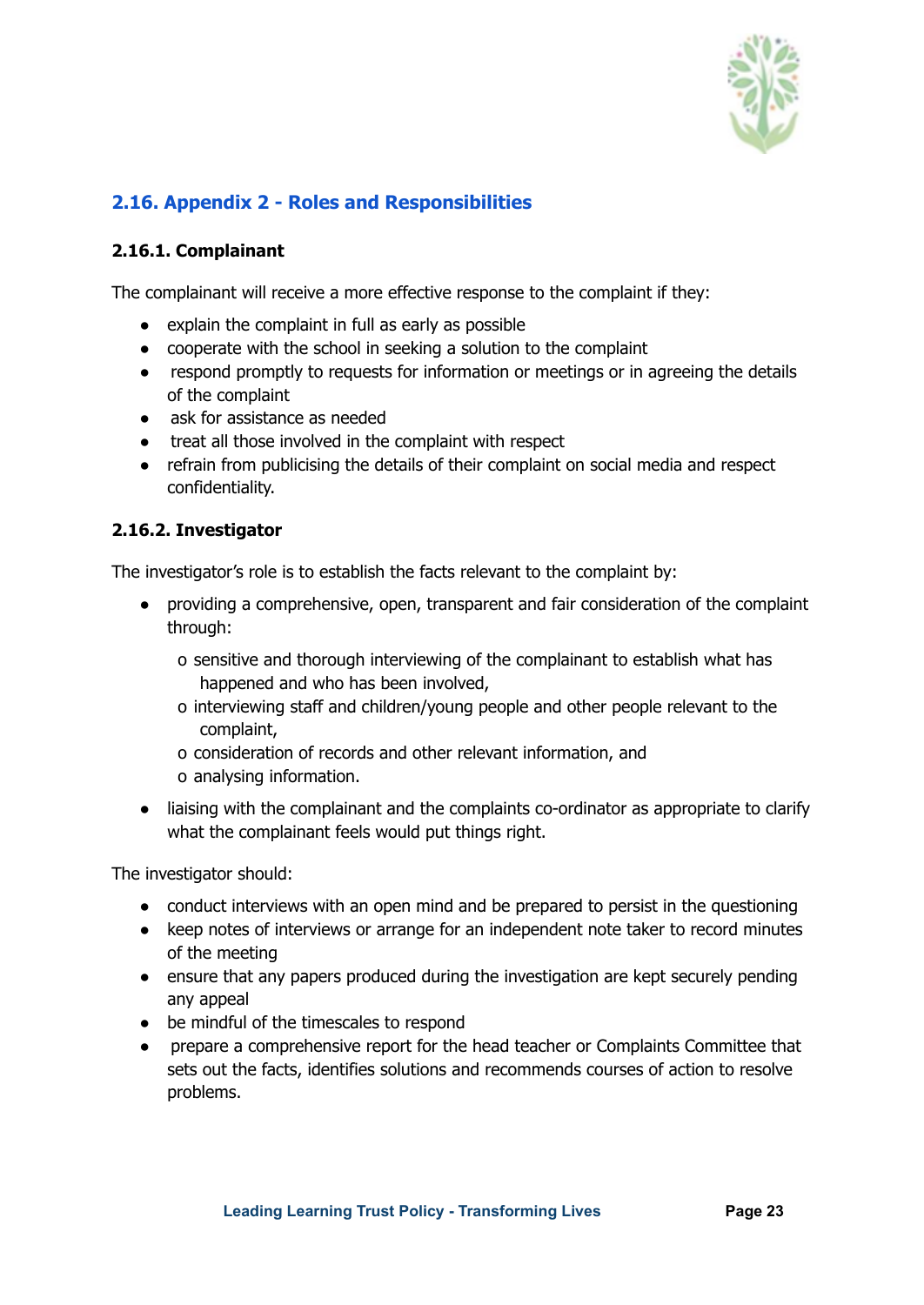

The Head teacher or Complaints Committee will then determine whether to uphold or dismiss the complaint and communicate that decision to the complainant, providing the appropriate escalation details.

#### <span id="page-23-0"></span>**2.16.3. Complaints Co-ordinator**

(this could be the head teacher or CEO / designated complaints governor or trustee or other staff member providing administrative support: this will be decided on a case by case basis, in consultation with the CEO)

The complaints co-ordinator should:

- ensure that the complainant is fully updated at each stage of the procedure
- liaise with staff members, head teacher, CEO, Chair of Governors, Chair of Trust or the Clerk and to ensure the smooth running of the complaints procedure
- be aware of issues regarding:

o sharing third party information

- o additional support. This may be needed by complainants when making a complaint including interpretation support or where the complainant is a child or young person
- keep records.

#### <span id="page-23-1"></span>**2.16.4. CEO/designated representative**

The CEO/designated representative is the contact point for the complainant and the Committee and should:

- ensure that all people involved in the complaint procedure are aware of their legal rights and duties, including any under legislation relating to school complaints, education law, the Equality Act 2010, the Freedom of Information Act 2000, the Data Protection Act (DPA) 2018 and the General Data Protection Regulations (GDPR)
- set the date, time and venue of the meeting, ensuring that the dates are convenient to all parties (if they are invited to attend) and that the venue and proceedings are accessible
- collate any written material relevant to the complaint (for example: stage 1 paperwork, school and complainant submissions) and send it to the parties in advance of the meeting within an agreed timescale
- record the proceedings
- circulate the minutes of the meeting
- notify all parties of the Committee's decision.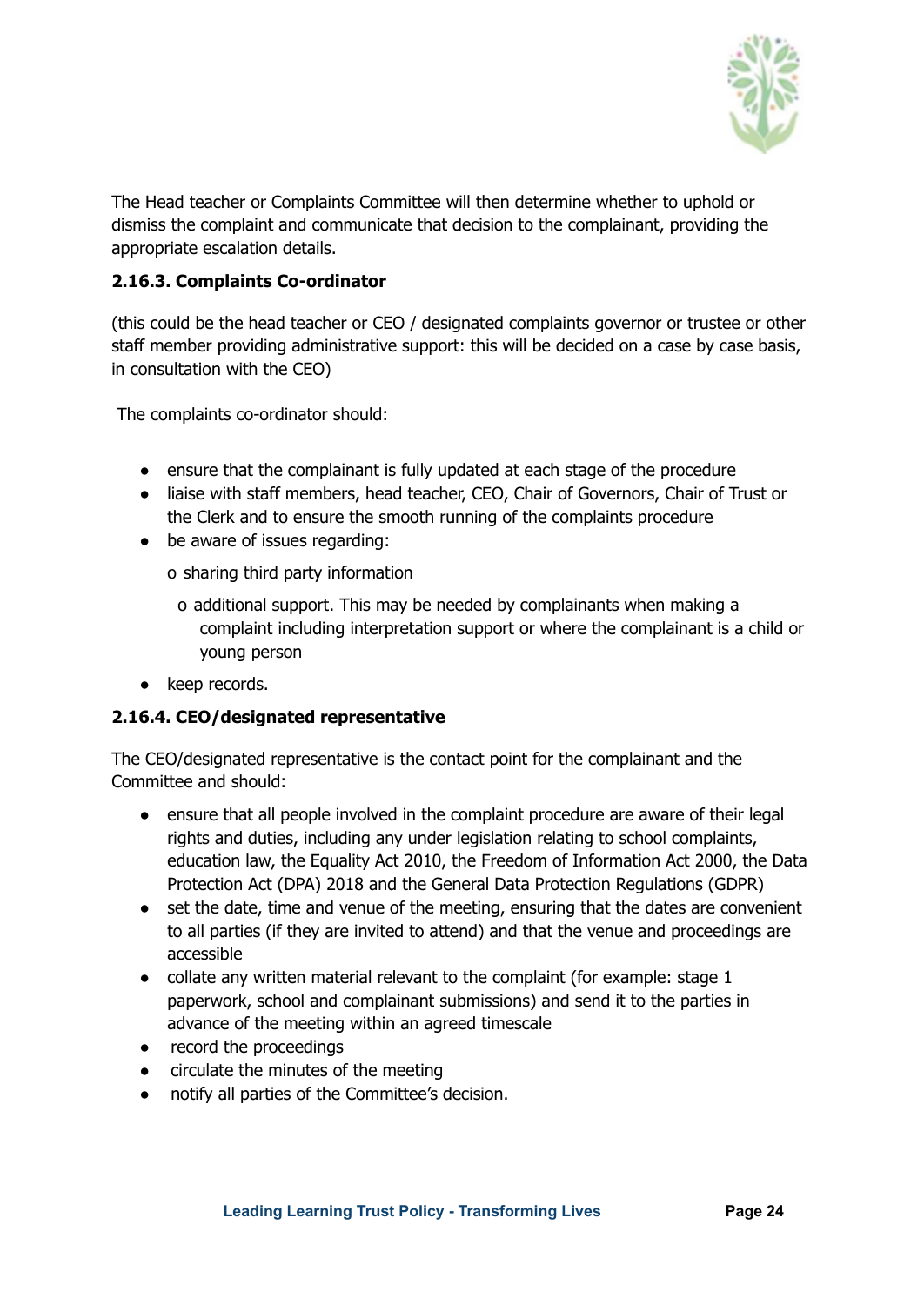

#### <span id="page-24-0"></span>**2.16.5. Committee Chair**

The Committee's chair, who is nominated in advance of the complaint meeting, should ensure that:

- both parties are asked to provide any additional information relating to the complaint by a specified date in advance of the meeting
- the meeting is conducted in an informal manner, is not adversarial, and that, if all parties are invited to attend, everyone is treated with respect and courtesy
- complainants who may not be used to speaking at such a meeting are put at ease. This is particularly important if the complainant is a child/young person
- the remit of the Committee is explained to the complainant
- written material is seen by everyone in attendance, provided it does not breach confidentiality or any individual's rights to privacy under the DPA 2018 or GDPR

If a new issue arises it would be useful to give everyone the opportunity to consider and comment upon it; this may require a short adjournment of the meeting

- both the complainant and the school are given the opportunity to make their case and seek clarity, either through written submissions ahead of the meeting or verbally in the meeting itself
- the issues are addressed
- key findings of fact are made
- the Committee is open-minded and acts independently
- no member of the Committee has an external interest in the outcome of the proceedings or any involvement in an earlier stage of the procedure
- the meeting is minuted

#### <span id="page-24-1"></span>**2.16.6. Committee Member**

Committee members should be aware that:

- the meeting must be independent and impartial, and should be seen to be so no governor/trustee may sit on the Committee if they have had a prior involvement in the complaint or in the circumstances surrounding it.
- the aim of the meeting should be to resolve the complaint and achieve reconciliation between the trust/school and the complainant. We recognise that the complainant might not be satisfied with the outcome if the meeting does not find in their favour. It may only be possible to establish the facts and make recommendations.
- many complainants will feel nervous and inhibited in a formal setting. Parents/carers often feel emotional when discussing an issue that affects their child.
- extra care needs to be taken when the complainant is a child/young person and present during all or part of the meeting.
- careful consideration of the atmosphere and proceedings should ensure that the child/young person does not feel intimidated.

**Leading Learning Trust Policy - Transforming Lives Page 25**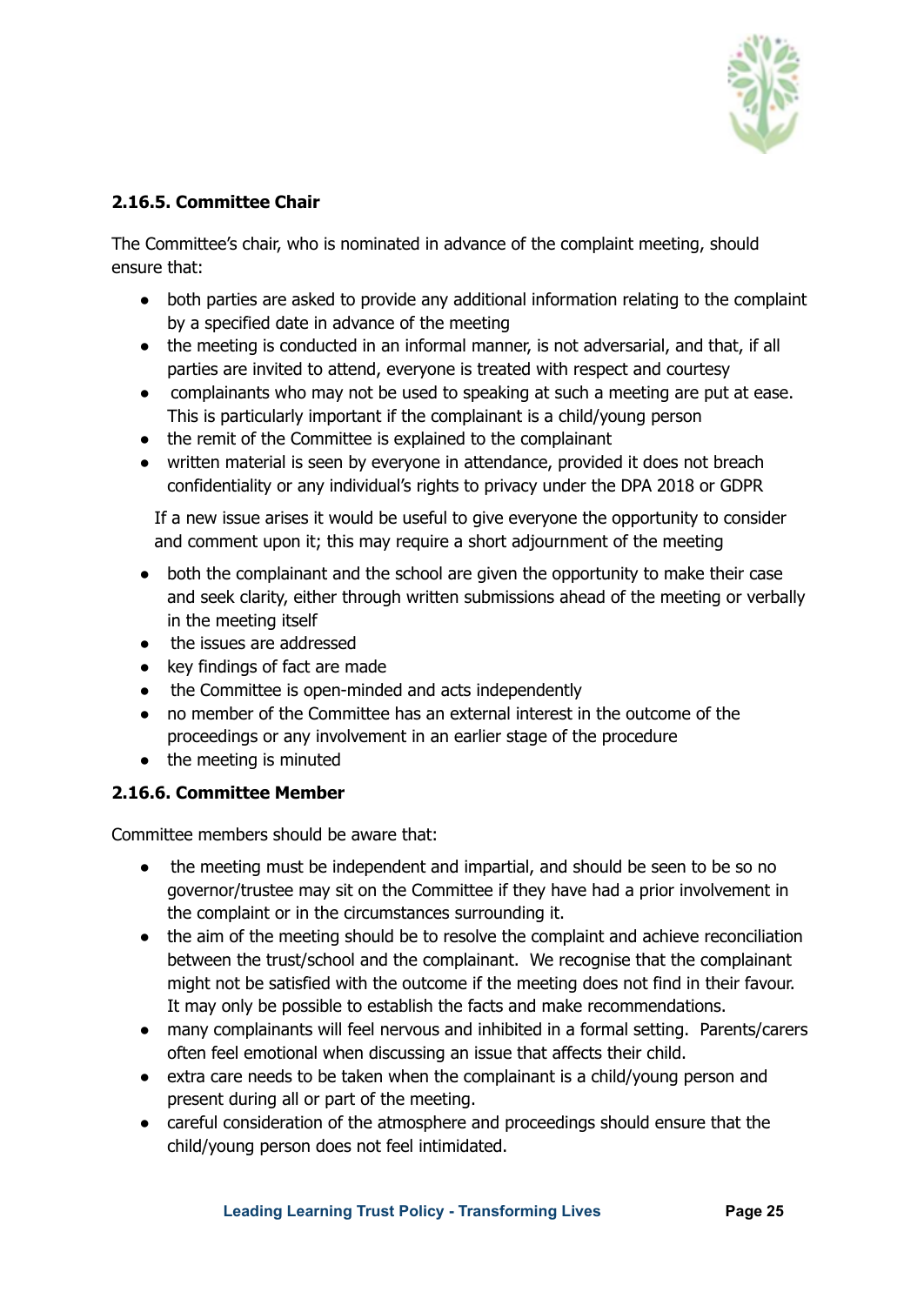

- The Committee should respect the views of the child/young person and give them equal consideration to those of adults.
- If the child/young person is the complainant, the Committee should ask in advance if any support is needed to help them present their complaint. Where the child/young person's parent is the complainant, the Committee should give the parent the opportunity to say which parts of the meeting, if any, the child/young person needs to attend.
- However, the parent should be advised that agreement might not always be possible if the parent wishes the child/young person to attend a part of the meeting that the Committee considers is not in the child/young person's best interests.
- the welfare of the child/young person is paramount.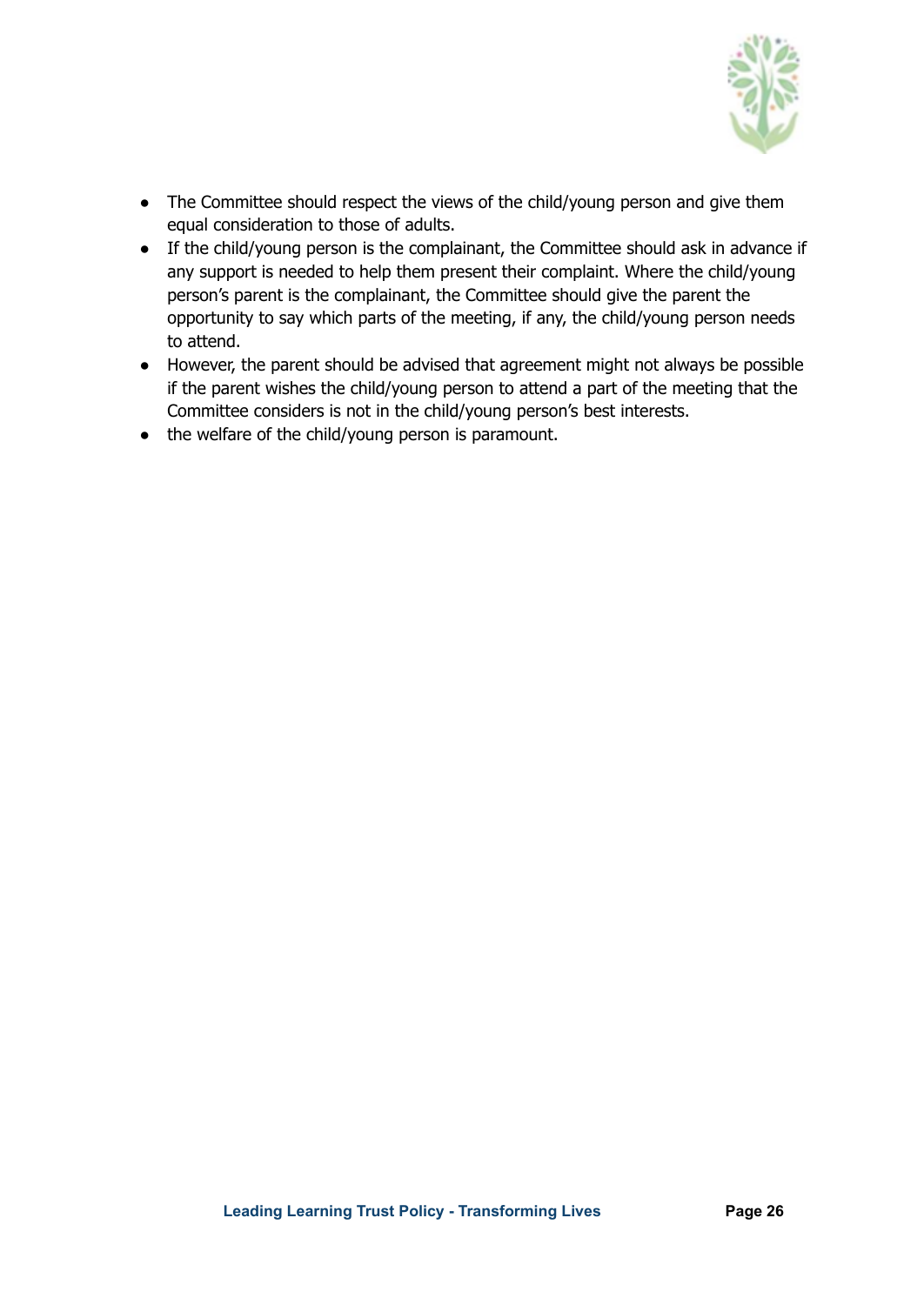

### <span id="page-26-0"></span>**2.17. Appendix 3 - Summary of formal complaints - Portway Primary School - years ended July 2018, July 2019 and July 2020**

| <b>Date</b><br>complaint |                                                              | <b>Date</b><br>complaint<br><b>was</b> | <b>Member of staff</b><br>leading on<br>resolution of |
|--------------------------|--------------------------------------------------------------|----------------------------------------|-------------------------------------------------------|
| received                 | <b>Category of complaint</b>                                 | resolved                               | complaint                                             |
|                          | Complaints received during the academic year ended July 2018 |                                        |                                                       |
| 20/07/2017               | Conduct                                                      | Within 2<br>months                     | Chair of Governors                                    |
| 08/11/2017               | Exclusion and SEN Support                                    | Within a week                          | Head teacher                                          |
| 30/11/2017               | Pupil incident                                               | Within a week                          | Head teacher                                          |
| 04/01/2018               | Pupil incident                                               | Within a week                          | Head teacher                                          |
| 09/01/2018               | Conduct and school meals                                     | Within a week                          | Head teacher                                          |
| 26/02/2018               | Pupil incident                                               | Within a week                          | Head teacher                                          |
| 05/03/2018               | Staffing                                                     | Not recorded                           | Head teacher                                          |
| 06/03/2018               | Pupil incident                                               | Within a week                          | Head teacher                                          |
| 21/03/2018               | Staffing                                                     | Not recorded                           | Head teacher                                          |
|                          | Complaints received during the academic year ended July 2019 |                                        |                                                       |
| 12/03/0219               | Pupil incident                                               | Within a week                          | Deputy head teacher                                   |
| 16/10/2018               | SEN support                                                  | Within a week                          | Head Teacher & Chair of<br>Governors                  |
| 23/11/2018               | Pupil incident                                               | Within 24 hours Head Teacher           |                                                       |
| 26/11/2018               | Pupil incident                                               | Within a week                          | <b>Head Teacher</b>                                   |
| 19/12/2018               | <b>Attendance Procedures</b>                                 | Within a week                          | Deputy head teacher                                   |
| 07/02/2019               | Staffing and Communication                                   | Within 24 hours Head Teacher           |                                                       |
| 25/03/2019               | Query of consent on copyright                                | Within a week                          | <b>Head Teacher</b>                                   |
| 20/04/2019               | Safeguarding referral and<br>walking home alone              |                                        | Within 24 hours Assistant head teacher                |
| 04/10/2018               | Pupil incident                                               | Within 1 month Head teacher            |                                                       |
| 22/07/2019               | Pricing of After school club                                 | Not recorded                           | <b>Head Teacher</b>                                   |